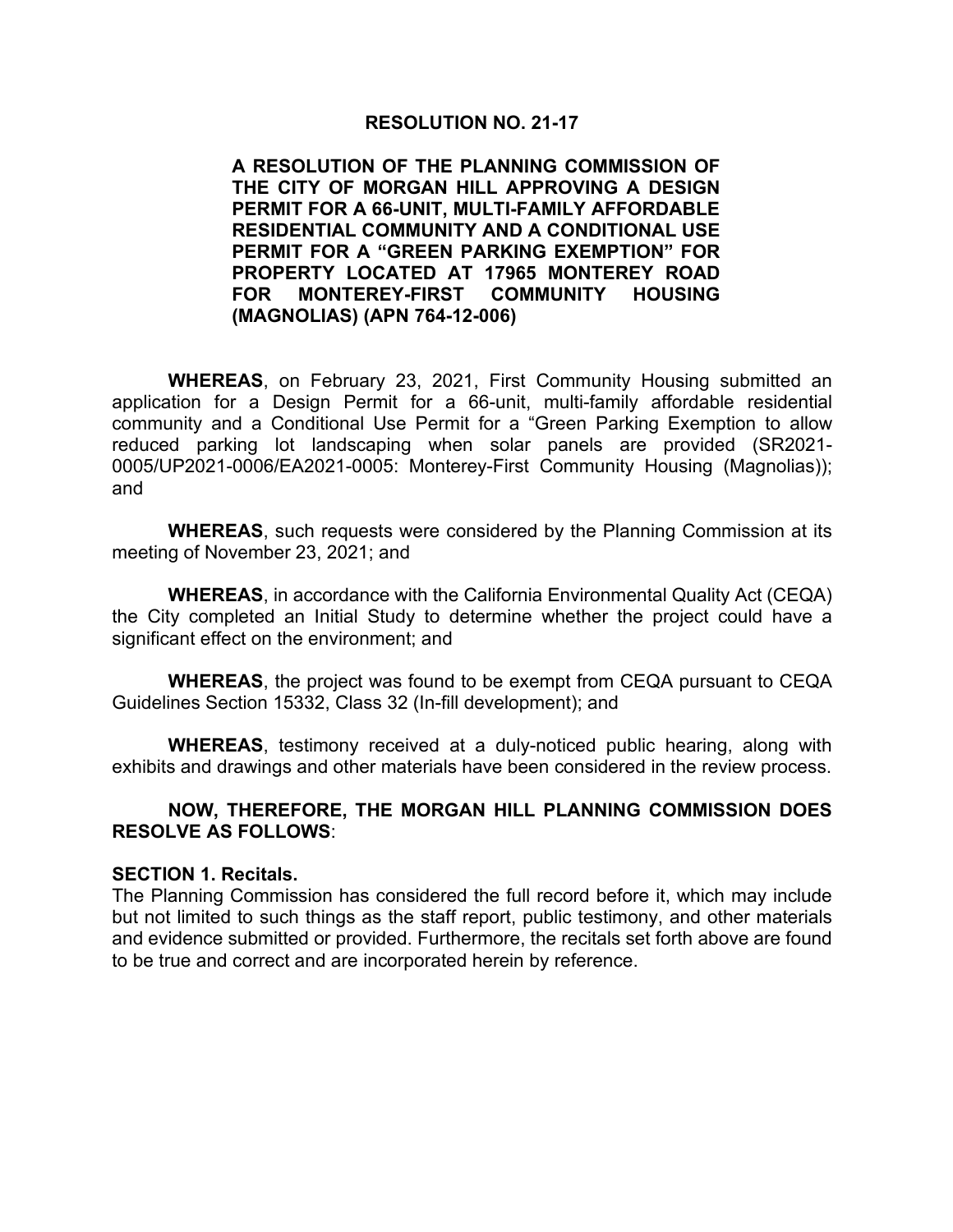# **SECTION 2. California Environmental Quality Act Finding**

Finding: The Initial Study prepared for the Project has been completed in compliance with CEQA and consistent with state and local guidelines implementing CEQA.

The Planning Division of the City of Morgan Hill prepared an Initial Study for the Monterey-First Community Housing Project (Planning File No's. SR2021-0005/UP2021- 0006/EA2021-0005: Monterey-First Community Housing (Magnolias)) in accordance with the requirements of the California Environmental Quality Act of 1970, as amended ("CEQA"), and state and local guidelines implementing CEQA; and

# **SECTION 3. Design Permit Findings** (MHMC Section 18.101.040.J)

Finding: The project is consistent with the Zoning Ordinance, and General Plan.

The City of Morgan Hill 2035 General Plan designates the site as Mixed-Use Flex which permits a mix of residential, commercial, and office uses applied either vertically or horizontally. The Mixed-Use Flex designation allows 7 to 24 units per acre and a maximum Floor Area Ratio (FAR) of 0.5. Because the proposed project would develop 100 percent deed-restricted affordable housing for lower income households, the proposed project is eligible to utilize an 80 percent density bonus above the base density in accordance with Government Code Section 65915(f)(3)(D)(i). The proposed project would include multi-family residential uses at a density of 44 du/ac. Thus, the proposed project would be consistent with the General Plan land use designations with approval of the density bonus. SB 330 supersedes the Municipal Code requirement of a BLMP/PD Master Plan/Conditional Use Permit required for housing on this site.

Finding: The project is subject to the SB 330 permit streamlining process and has been designed consistent with the City's Design Review Criteria and the City's Residential Development Design and Development Standards.

The proposed project substantially complies with all applicable design standards and guidelines contained in the Design Review Handbook and the City's adopted Residential Development Design and Development Standards. The project was granted four density bonus design concessions by the City Council (Resolution No. 21-017) on April 21, 2021. In addition, the project is entitled to design waivers, as allowed by density bonus law. The project has been granted waivers for building height, floor area ratio, tree replacement and setbacks along Monterey Road.

Finding: The proposed project development will not be detrimental to the public health, safety, or welfare or materially injurious to the properties or improvements in the vicinity.

The development site is not located adjacent to any wildlands that could expose people or structures to wildfire risks. The project site is not located within an earthquake fault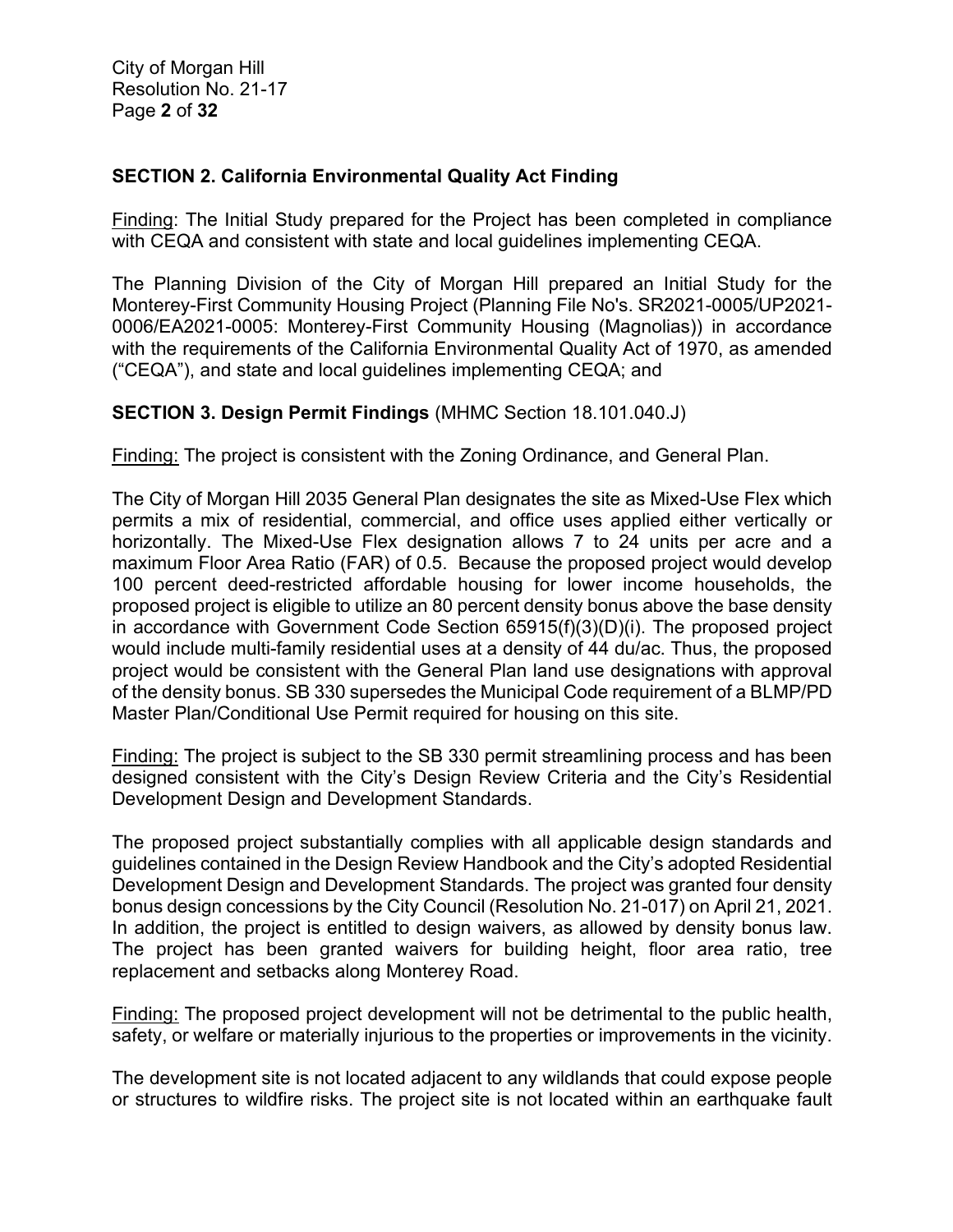City of Morgan Hill Resolution No. 21-17 Page **3** of **32**

zone. In addition, the project will comply with stormwater and building code requirements. The project will not be detrimental to the public health, safety, or welfare, and will not be materially injurious to the properties or improvements in the vicinity.

Finding: The proposed project complies with all Design Review criteria in subsection H. of Section 18.108.040 of the municipal code.

The project as proposed complies with all criteria in subsection H of Section 18.108.040 (Design Review Criteria) of the Morgan Hill Municipal Code as demonstrated in the staff report.

# **SECTION 4. Conditional Use Permit Findings** (MHMC Section 18.108.030.E)

Finding: The proposed use is allowed in the applicable district.

The project site is located in the MU-F Zone District. Typically to develop multi-family dwellings within this district, a PD Master Plan, BLMP and Conditional Use Permit would be required; however, SB 330 supersedes these requirements. The multi-family development, with photovoltaic canopies is an allowed use. Pursuant to Section 18.72.070.H (Green Parking Exemptions) of the Morgan Hill Municipal Code, reduced parking lot landscaping is permitted with a Conditional Use Permit when photovoltaic canopies are provided.

Finding: The proposed use is consistent with the general plan, zoning code, and any applicable specific plan or area plan adopted by the city council.

The City of Morgan Hill 2035 General Plan designates the site as Mixed-Use Flex which permits a mix of residential, commercial, and office uses applied either vertically or horizontally. The project has been designed to substantially comply with the City's Residential Development Design and Development Standards which are the City's "Objective" design standards, and have been developed consistent with the Morgan Hill 2035 General Plan.

The project is subject to the California Green Building Standards Code, otherwise known as the CALGreen Code (CCR Title 24, Part 11). The purpose of the CALGreen Code is to improve public health, safety, and general welfare by enhancing the design and construction of buildings through the use of building concepts having a reduced negative impact or positive environmental impact and encouraging sustainable construction practices. The CALGreen Code requires some single-family and low-rise residential development developed after January 1, 2020, to include solar energy systems capable of producing 100 percent of the electricity demand created by the residence(s). The project is implementing CALGreen requirements with the installation of solar panels. Landscaping will be provided throughout the site; however, the required shade trees will be reduced directly adjacent to the carports where it would negatively impact solar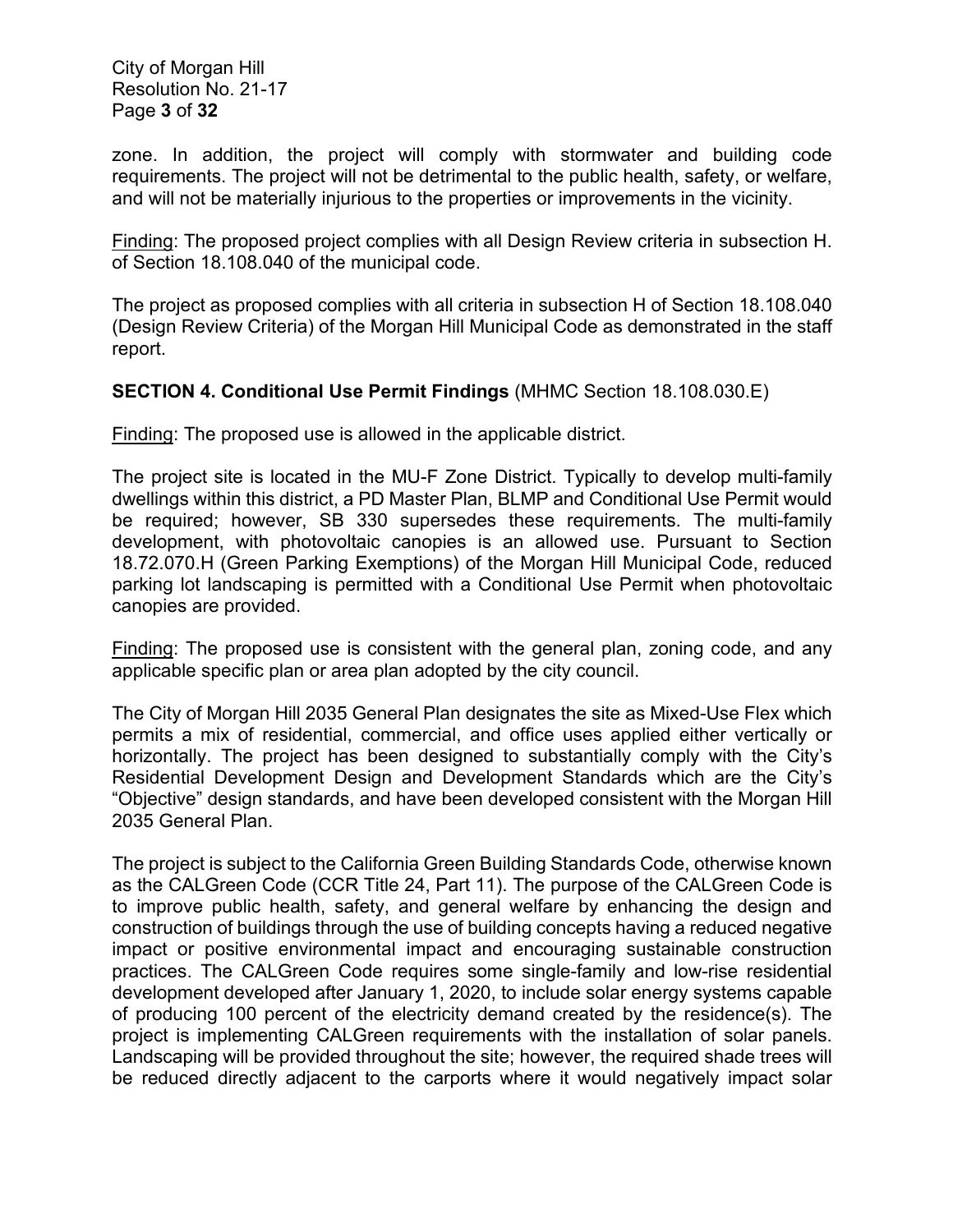City of Morgan Hill Resolution No. 21-17 Page **4** of **32**

generation, requiring the "Green Parking Exemption" through the issuance of a Conditional Use Permit.

Finding: The site is suitable and adequate for the proposed use.

The multi-family development, with photovoltaic canopies is an allowed use. New landscaping will include trees, screen planting, and garden planters that will enhance the surrounding area and are appropriate to the site.

Finding: The location, size, design, and operating characteristics of the proposed use will be compatible with the existing and future land uses in the vicinity of the property.

The photovoltaic canopies are for the use of the multi-family development. The "Green Parking Exemption" would allow a reduced shade tree requirement adjacent to the photovoltaic canopies where they would negatively impact solar generation. The granting of a "Green Parking Exemption" through the issuance of a Conditional Use Permit would not impact existing or future land uses in the vicinity.

Finding: The proposed use will not be detrimental to the public health, safety, and welfare.

The "Green Parking Exemption" which would allow a reduced shade tree requirement directly adjacent to the photovoltaic canopies would not adversely affect the public health, safety, and welfare of persons residing within the development. The project development will be providing ample landscaping throughout the site.

Finding: The proposed use would not have a substantial adverse effect in traffic circulation and on the planned capacity of the street system.

The Conditional Use Permit for the "Green Parking Exemption" will not impact traffic circulation or the capacity of the street system, as the request would reduce the number of shade trees located adjacent to the photovoltaic canopies only.

Finding: The proposed use is properly located within the city and adequately served by existing or planned services and infrastructure.

The property is located within City limits and the City's Urban Service Area. Water and sewer are adequately provided by the City, while electricity will be provided by PG&E.

**SECTION 5.** The Planning Commission approves SR2021-0005/UP2021- 0006/EA2021-0005: Monterey-First Community Housing (Magnolias). This permit shall be expressly conditioned in conformance with conditions incorporated herein and as attached as Exhibit "A". Minor deviations to the site review permit may be approved by the Development Services Director when consistent with the overall intent of the project.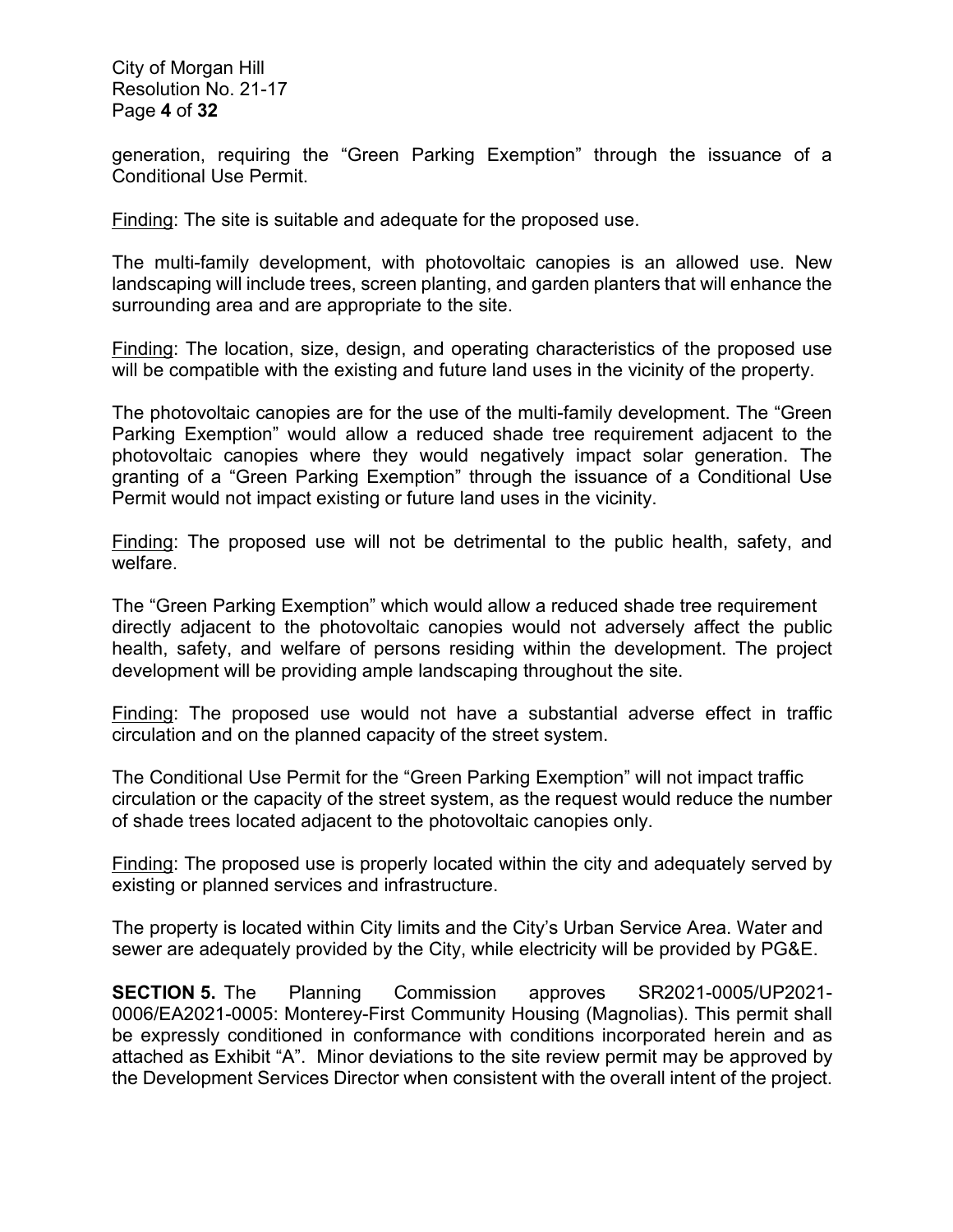City of Morgan Hill Resolution No. 21-17 Page **5** of **32**

**PASSED AND ADOPTED THIS 23rd DAY OF NOVEMBER 2021, AT A REGULAR MEETING OF THE PLANNING COMMISSION BY THE FOLLOWING VOTE:** 

**PASSED AND ADOPTED THIS 26TH DAY OF JUNE 2018, AT A REGULAR MEETING OF THE PLANNING COMMISSION BY THE FOLLOWING VOTE:** 

**AYES: COMMISSIONERS: KUMAR, GONZALEZ-ESCOTO, MUELLER, DOWNEY, HABIB NOES: COMMISSIONERS: TANDA ABSTAIN: COMMISSIONERS: NONE ABSENT: COMMISSIONERS: NONE**

 $\sqrt{2 \text{maalisha Kumar (Nov 24, 2021 13:19 PST)}}$ **JENNA LUNA, Deputy City Clerk MALISHA KUMAR, Chair**

**ATTEST: APPROVED:** 

**Malisha Kumar (Nov 24, 2021 13:19 PST)** 

**Date: \_\_\_\_\_\_\_\_\_\_\_\_\_\_\_\_\_\_\_** 11/24/2021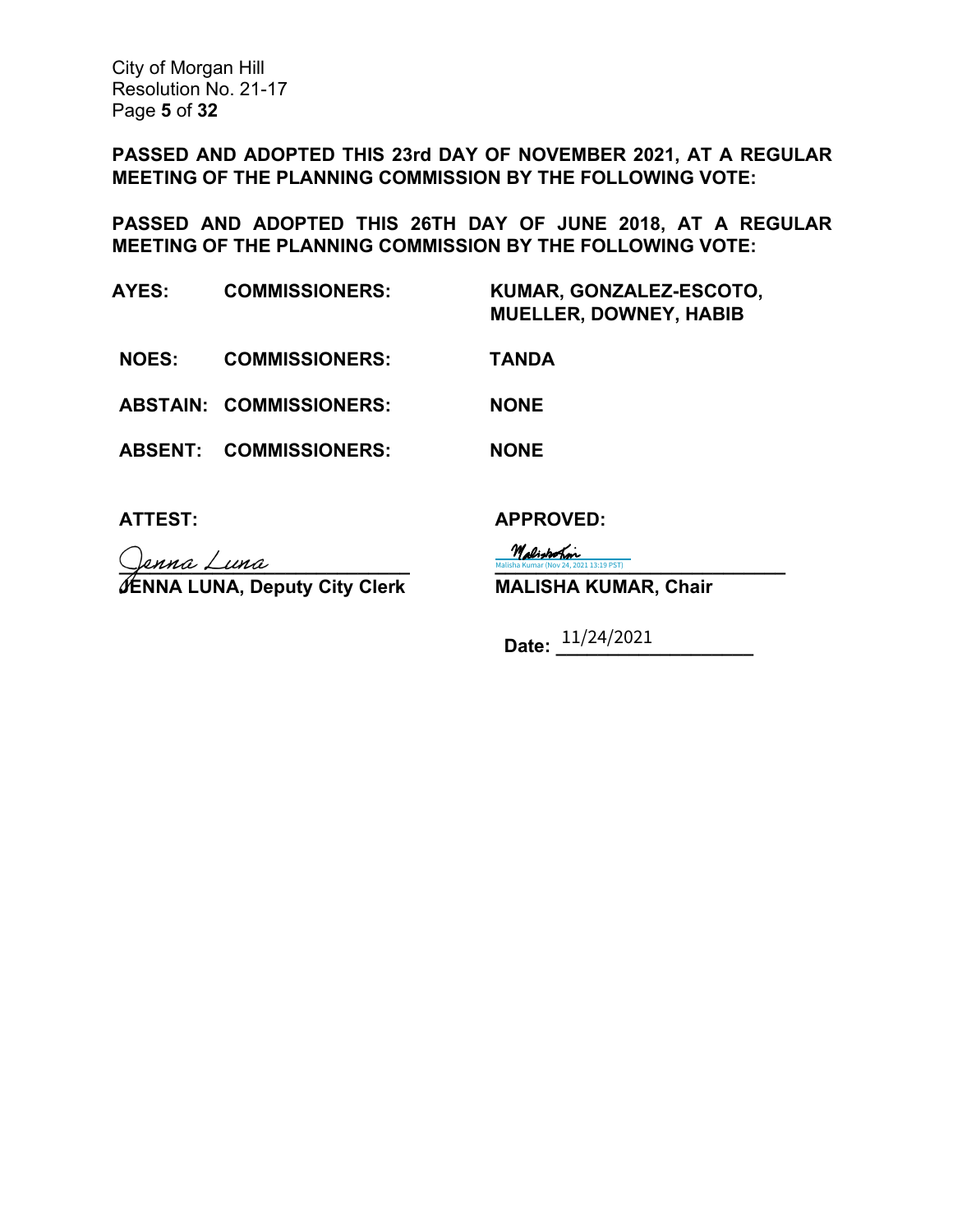City of Morgan Hill Resolution No. 21-17 Page **6** of **32**

# **EXHIBIT "A" STANDARD CONDITIONS**

# **APPLICATION NO: SR2021-0005/UP2021-0006/EA2021-0005: Monterey-First Community Housing (Magnolias)**

#### **THE FOLLOWING APPROVAL REQUIREMENTS AND ANY SPECIAL CONDITIONS SHALL BE APPLIED THROUGH THE DEVELOPMENT APPROVAL PROCESS.**

#### **Legend**

MHMC= Morgan Hill Municipal Code MHARH= Morgan Hill Architectural Review Handbook CMH= City of Morgan Hill CFC= California Fire Code

#### **I. PROJECT DESCRIPTION**

The proposed project would consist of a 66-unit, multi-family affordable residential community. The 89,000 square foot building would include 16 studio units, 16 onebedroom units, 17 two-bedroom units, and 17 three-bedroom units. The building would be 68 feet in height. Four floors would be designated for residential use, and the ground floor would contain an entry plaza, office suite, bike storage room, clubhouse, laundry room, pet wash station, storage, and maintenance facilities. Level five would include two unenclosed roof decks. Site amenities include a garden/recreation area, half-court basketball and recreation area, and playground.

#### Concessions/Design Waivers

- 1. Design Standard No. 26- Exterior Treatments and Materials: The Residential Development Design and Development Standards require projects to provide a minimum of two materials on any one building façade, and that any one material must comprise at least 20 percent of the façade. The project is using variations in color and surface orientation to provide cost-effective visual breaks to help break down the scale of the building.
- 2. Design Standard No. 30- Building Colors: The Residential Development Design and Development Standards limit the number of colors appearing on any building exterior to no more than four. The project is providing three colors of various tones, and one neutral light gray, for a total of nine total individual colors.
- 3. Design Standard No. 31- Window Design: The Residential Development Design and Development Standards require window recesses, trim and other window elements. The design provides a trim-less window detailing.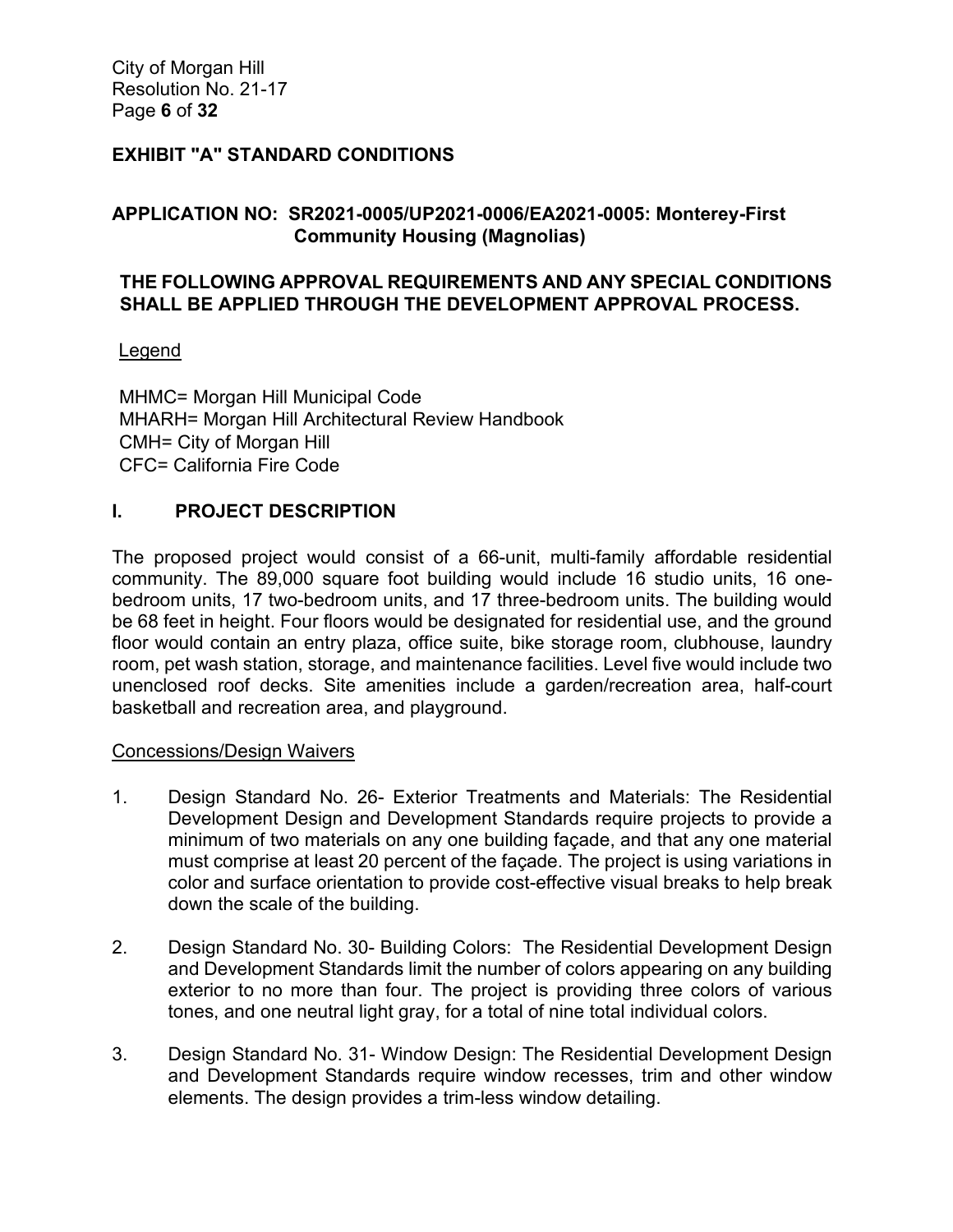- 4. Design Standard No. 39- Multi-family Roof Form: The Residential Development Design and Development Standards require the roof element of the multi-family project be designed such that no more than two side-by-side units are covered by one unarticulated roof. To take advantage of the modular building techniques to be used, a flat roof with parapets has been selected.
- 5. Height: The maximum height requirement for development in MU-F sites is 45 feet, with 10 feet devoted to a roof element. The project includes a maximum height of 68 feet.
- 6. Floor Area Ratio: The maximum FAR for project sites zoned MU-F in the City is 0.5. The FAR on the site will be 1.4.
- 7. Design Standard No. 12- Trees: The project is not providing the required 2:1 replanting ratio.
- 8. Monterey Road Setback: The minimum front setback is 15 feet. The project is providing a 10-foot setback.

The project shall comply with all requirements of related project approvals granted by the City, including all of the following:

- A. Design Review SR2021-0005
- B. Conditional Use Permit UP2021-0006
- C. Environmental Assessment EA2021-0005

# **II. PROJECT CONDITIONS OF APPROVAL**

This Design Permit approval is limited to the plan set date stamped April 19, 2021 (File Number SR2021-0005) on file with the Development Services Department. The approved building plans and landscape plans must be in substantial conformance with the Design Permit plans as determined by the Development Services Director. These documents show the location and dimensions of all vehicle and pedestrian circulation ways (ingress/egress), common areas, and other easement areas.

It shall be the responsibility of the Owner to ensure that any changes or modifications to the Project or any Unit are in compliance with the original City Conditions of Approval of the Project, which are incorporated herein.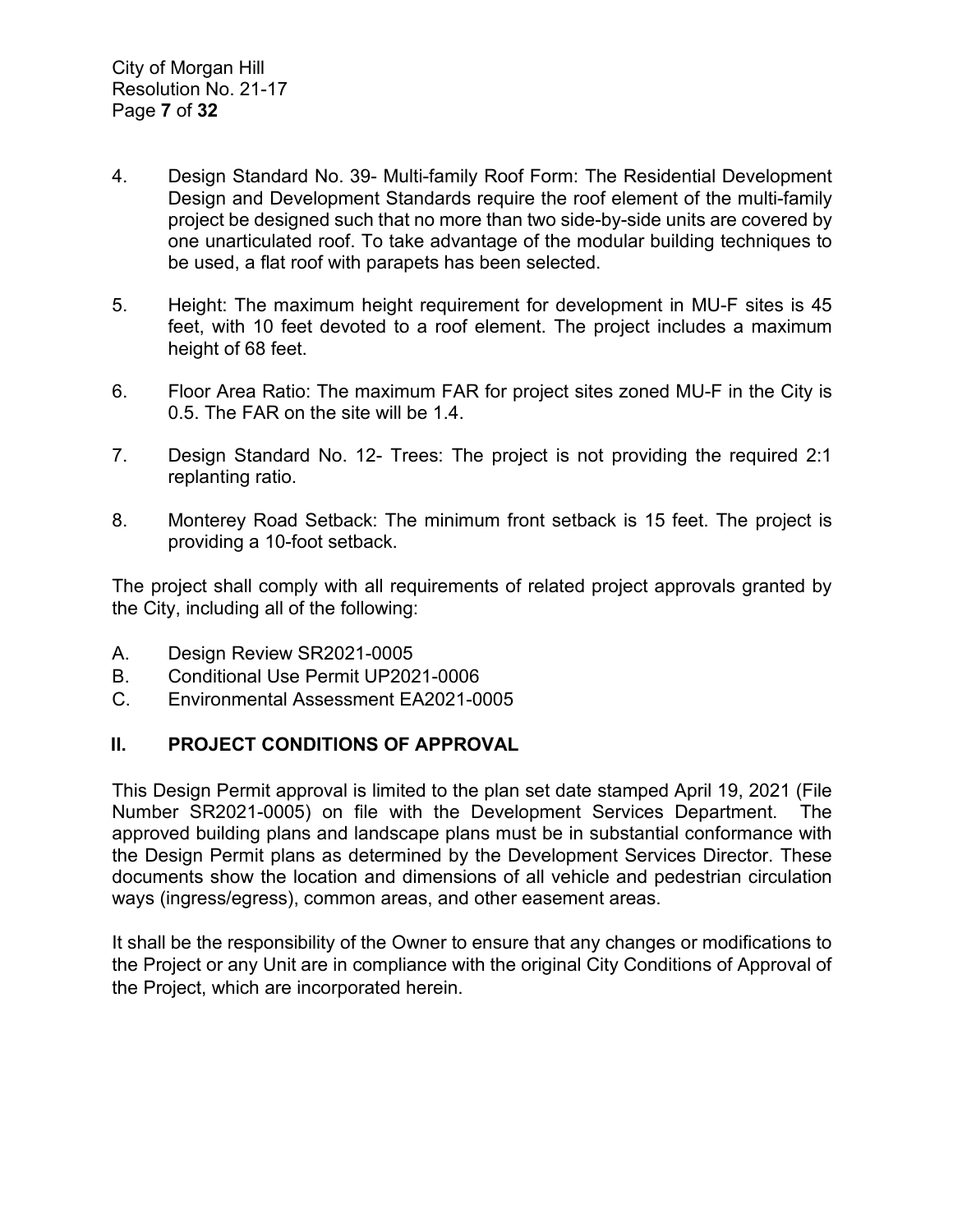#### **PLANNING DIVISION**

#### **DEFENSE AND INDEMNITY**

A. **Indemnification:** As part of, and in connection, with this application to the City of Morgan Hill, Applicant agrees to defend, indemnify, and hold harmless the City of Morgan Hill, its officers, agents, employees, officials and representatives (Indemnitees) from and against any and all claims, actions, or proceedings arising from any suit for damages or for equitable or injunctive relief which is filed against City to attack, set aside, void or annul its approval of this application or any related decision, or the adoption of any environmental documents which relates to said approval. The City shall promptly notify the Applicant of any such claim, action or proceeding and the City shall cooperate fully in the defense thereof. In the event that Applicant is required to defend Indemnitees in connection with the proceeding, Indemnitees shall retain the right to approve (a) the counsel to so defend Indemnitees; (b) all significant decisions concerning the manner in which the defense is conducted; and (c) any and all settlements, which approval shall not be unreasonably withheld. This indemnification shall include, but is not limited to, (a) all pre-tender litigation costs incurred on behalf of the City, including City's attorney's fees and all other litigation costs and expenses, including expert witnesses, required to defend against any lawsuit brought as a result of City's approval or approvals; (b) reasonable internal City administrative costs, including but not limited to staff time and expense spent on the litigation, after tender is accepted; and (c) all damages, costs, expenses, attorney fees or expert witness fees that may be awarded to the prevailing party arising out of or in connection with the approval of the application or related decision. City may, in its sole discretion, participate in the defense of such action; but such participation shall not relieve Applicant of its obligations under this condition. The undersigned hereby represents that they are the Applicant or are fully empowered by the Applicant as their agent to agree to provide the indemnification, defense and hold harmless obligations, and the signature below represents the unconditional agreement by Applicant to be bound by such conditions.

# **TIME LIMITS**

A. **Term:** The Design Permit approval granted pursuant to this Resolution shall remain in effect for two years to November 23, 2023. Failure to obtain building permits within this term shall result in termination of approval unless an extension of time is granted with a showing of just cause prior to expiration date. **(MHMC 18.108.040)** 

#### **SITE DEVELOPMENT**

A. **Final Site Development Plans:** Final site development plans shall be reviewed for conformance with the SERA Design plans dated April 19, 2021 (SR2021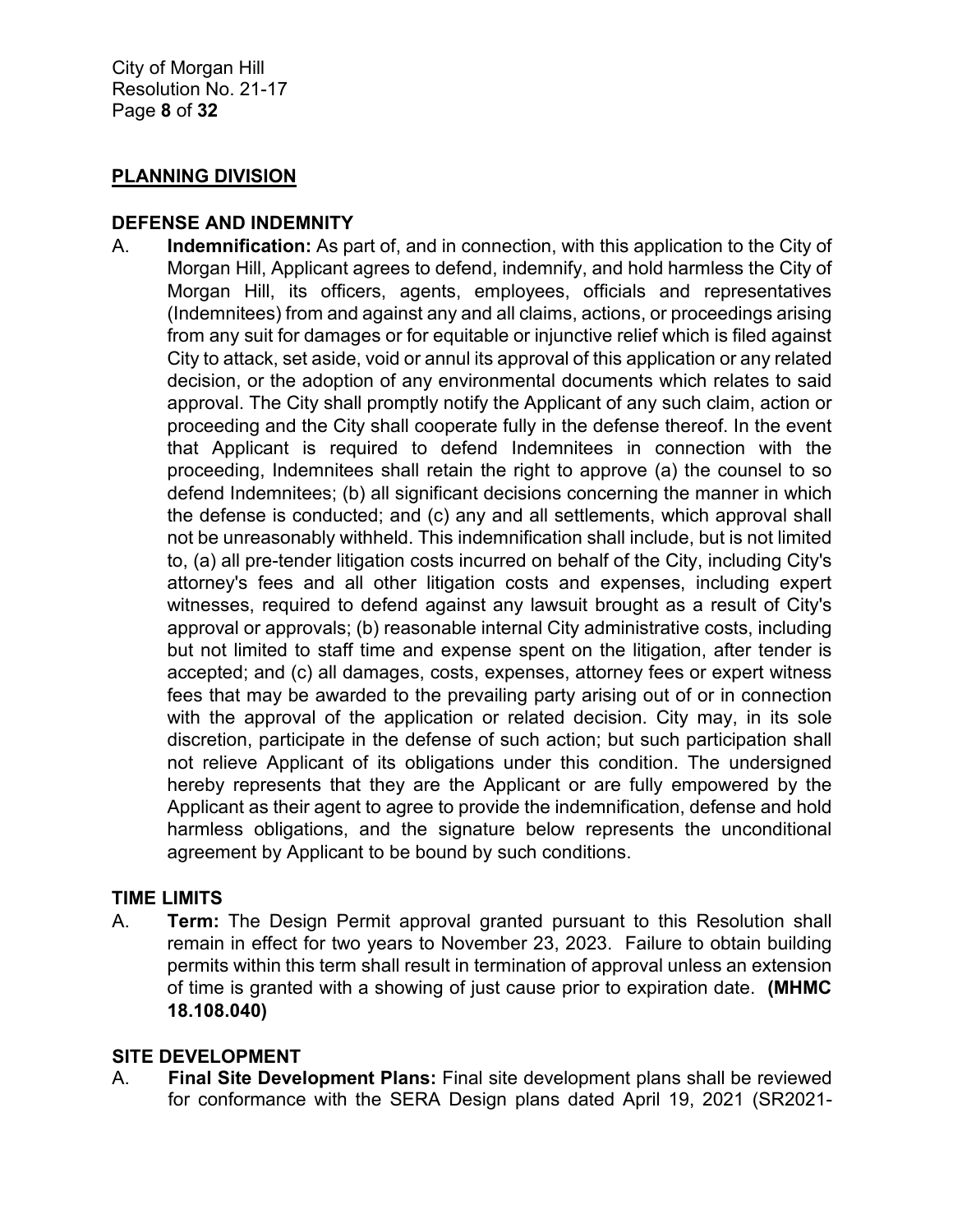0005) and in accordance with Morgan Hill Municipal Code Section 18.108.040 (Design Permit) and approved by the Development Services Department prior to issuance of a building permit. All such plans shall include:

- 1. Detail depicting all concrete curbs as full formed.
- 2. Provision of catalogue drawings depicting the proposed parking area lighting fixtures. Exterior lighting of the building and site shall be designed so that lighting is not directed onto adjacent properties and light source is shielded from direct off-site viewing.
- 3. Ramps, special parking spaces, signing and other physical features for the disabled, shall be provided throughout the site for all publicly used facilities.
- 4. All mechanical equipment, including electrical and gas meters, post indicator valve, backflow prevention devices, etc., shall be architecturally screened from view or located interior to the building. All ground mounted utility appurtenances such as transformers shall not be visible from any public right-of-way and shall be adequately screened through the use or combination of concrete or masonry walls, berming, and landscaping. **(MHARH p.20, 45, 79)** For additional screening, backflow preventers shall be painted dark green, except the fire connection which shall be painted yellow.
- 5. All existing on-site overhead utilities shall be placed underground in an approved conduit from the service connection at the street or at the property line to the service connection at the building.
- B. **Pedestrian Access**: The Project shall provide pedestrian walkways in compliance with ADA requirements and with Section 18.72.060.H of the Morgan Hill Municipal Code, which states the following:
	- 1. Parking lots with more than thirty parking spaces shall include a pedestrian walkway in compliance with ADA requirements.
	- 2. The design of the pedestrian walkway shall be clearly visible and distinguished from parking and circulation areas through striping, contrasting paving material, or other similar method as approved by the Development Services Director.
- C. **Bicycle parking**. The project shall provide short-term and long-term bicycle parking spaces in conformance with Section 18.72.080 and Table 18.72-7 of the Morgan Hill Municipal Code: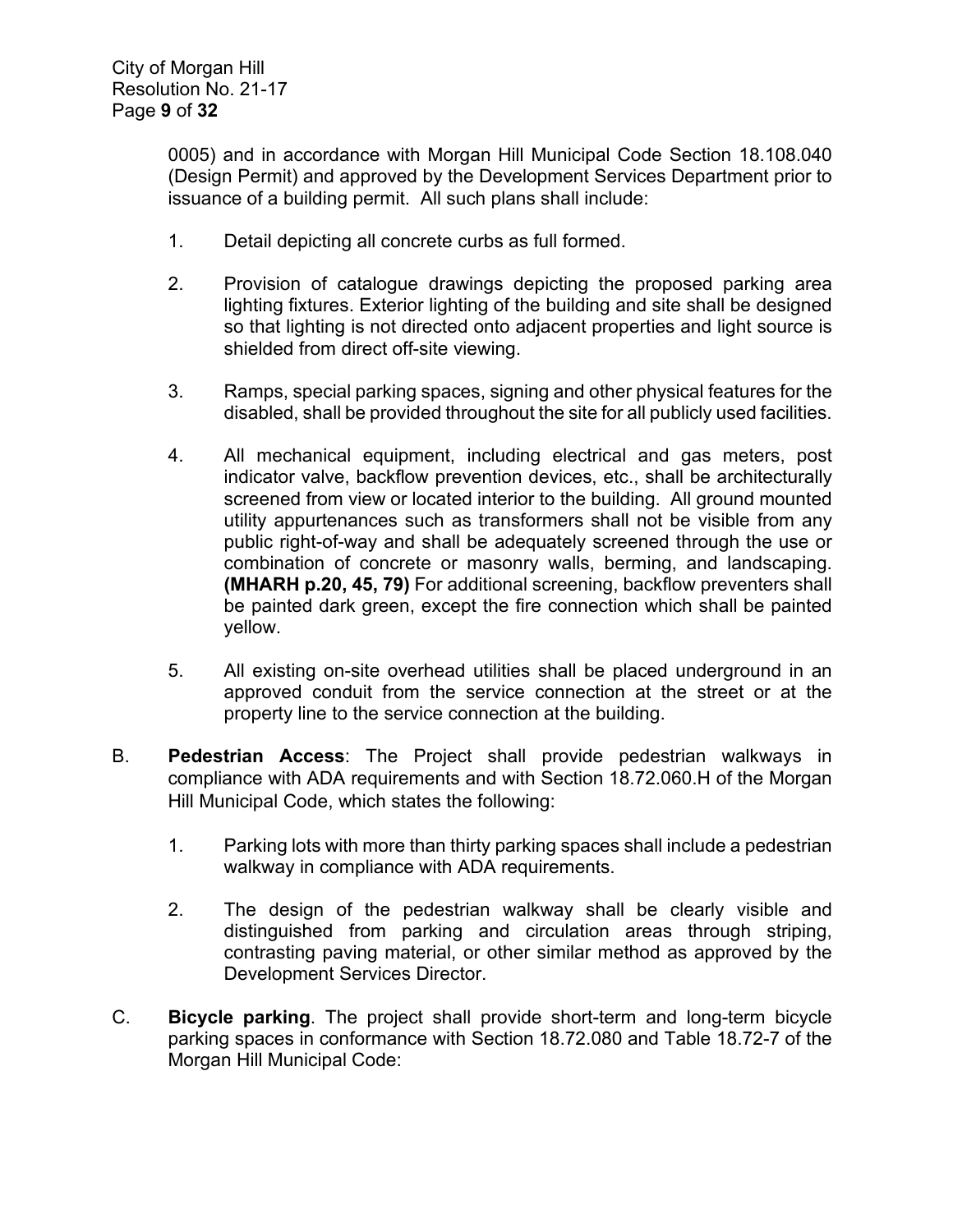#### **Table 18.72-7: Required Bicycle Parking Spaces**

| <b>Land Use</b>        | <b>Required Bicycle Parking Spaces</b>              |
|------------------------|-----------------------------------------------------|
|                        | <b>Short-Term Spaces</b>                            |
| Multi-family dwellings | 10 percent of required automobile spaces; min. of 4 |
|                        | spaces                                              |

1. **Short-Term/Class II Bicycle Parking Standards**. Short-term bicycle parking shall be located within one hundred feet of the primary entrance of the structure or use it is intended to serve.

# 2. **Parking Space Dimensions**.

- a. Minimum dimensions of two feet by six feet shall be provided for each bicycle parking space.
- b. An aisle of at least five feet shall be provided behind all bicycle parking to allow room for maneuvering.
- c. 2 feet of clearance shall be provided between bicycle parking spaces and adjacent walls, polls, landscaping, pedestrian paths, and other similar features.
- d. Four feet of clearance shall be provided between bicycle parking spaces and adjacent automobile parking spaces and drive aisles.
- 3. **Rack Design**. Bicycle racks must be capable of locking both the wheels and the frame of the bicycle and of supporting bicycles in an upright position.

The location of all bicycle parking spaces shall be identified prior to issuance of a building permit.

- D. **Electric Vehicle Charging Stations**: The Project shall provide electric vehicle charging stations in compliance with Section 18.72.040.C of the Morgan Hill Municipal Code. The project is required to provide two charging stations, plus one for each additional fifty parking spaces. The developer shall provide location of each charging station prior to issuance of building permit.
- E. **Tree Protection:** Unless tree removal has been previously approved, all trees located within 25 feet of any site disturbance shall be protected using the following minimum protection measures (these guidelines shall be included with all site development plans):
	- 1. Mark all trees to be saved with a survey flag or ribbon. Do not nail or staple directly to the tree.
	- 2. Erect a temporary fence enclosing an area equal to at least the dripline of the tree (or as far from the trunk as possible). This tree protection zone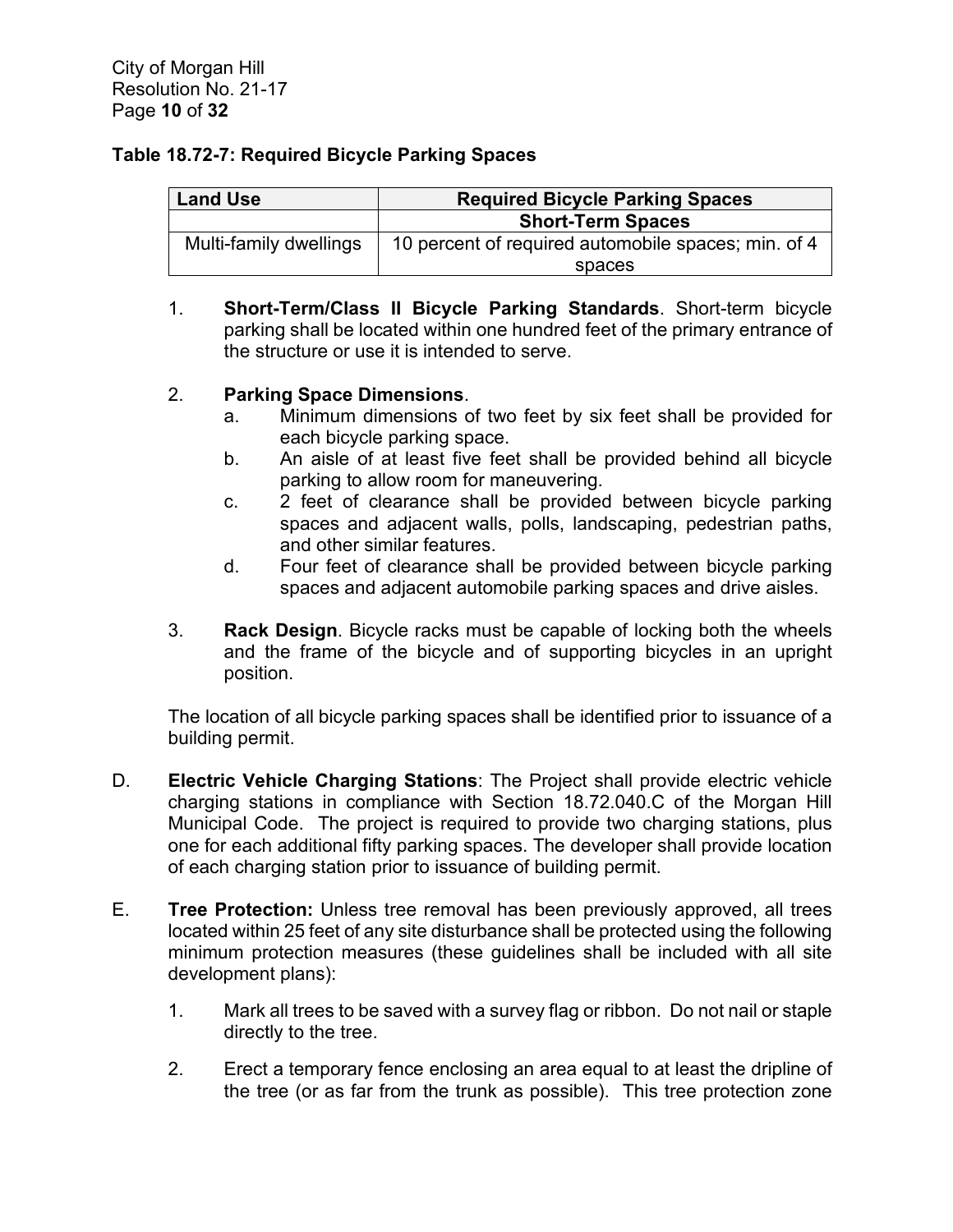shall not be used for parking, storage of building materials, or other equipment or the placement of temporary or permanent fill. Signs should be posted identifying the restriction of uses in the tree protection zone.

- 3. Locate structures, grade changes, and other ground or surface disturbances (e.g. concrete pours) as far as feasible from the "dripline" area of the tree.
- 4. Avoid root damage through grading, trenching, and compaction, at least within an area 1.5 times the dripline area of the tree. Where root damage cannot be avoided, roots encountered over 1 inch in diameter should be exposed approximately 12 inches beyond the area to be disturbed (towards the tree stem), by hand excavation, or with specialized hydraulic or pneumatic equipment, cut cleanly with hand pruners or power saw and immediately back-filled with soil. Avoid tearing or otherwise disturbing that portion of the roots to remain.
- 5. The addition of plant or other landscaping materials shall remain outside of the dripline of all trees.
- 6. All trees proposed to be removed from the project site shall be replaced at a 1:1 ratio. Replacement trees shall be consistent with the City of Morgan Hill Master Street Tree. All replacement trees shall be a minimum of 15 gallons in size. All mitigation/replacement trees shall be shown on the landscape plans and approved by the Development Services Director prior to the issuance of the building/grading permit.
- 7. Any tree subject to Chapter 12.32 Restrictions on Removal of Significant Trees of the Morgan Hill Municipal Code requires approval from the Planning Division. The applicant shall request approval prior to removing any significant trees.

# **BUILDING DESIGN**

- A. **Roof mounted mechanical equipment:** All roof mounted mechanical equipment shall be placed within a screened roof top enclosure depicted on the elevation drawings or located below the parapet level and shall not be visible from the ground at any distance from the building. Cross section roof drawings shall be provided at the building permit stage indicating the relative height of the screen wall or parapet. Minimum screen height or parapet depth shall be 5 feet or greater to match the height of any proposed equipment. **(MHARH p.48, 65, 87, 106)**
- B. **Building mounted lighting:** Lighting fixtures shall not project above the facia or roofline of the building. Any ground mounted lighting projecting onto the building or site shall be subject to the review and approval of the Development Services Director. Adjustment to the lighting intensity may be required after the commencement of the use. **(MHARH p. 67, 109)**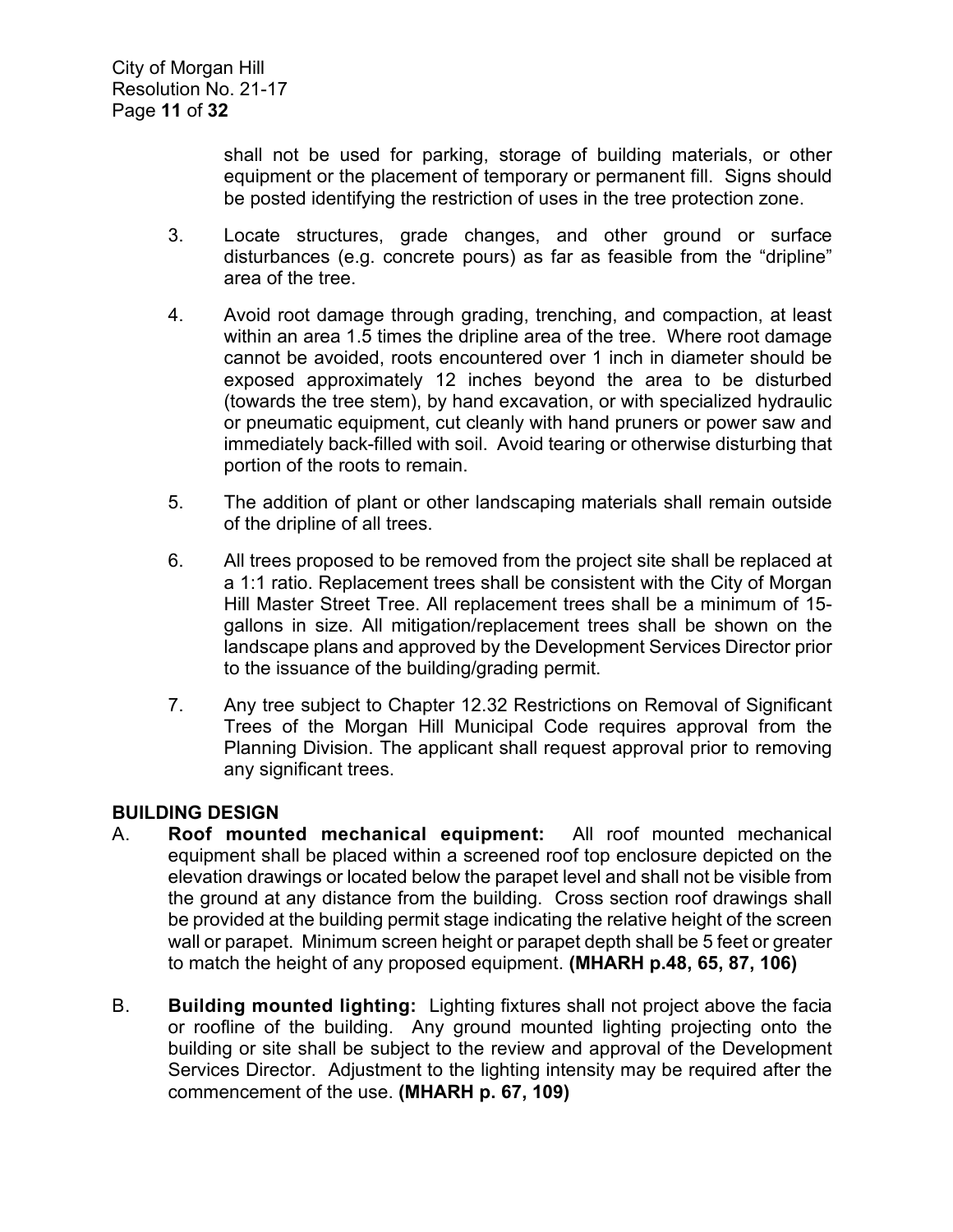- C. **Architectural elements:** A final site development plan shall be provided at the building permit stage for review and approval to the Development Services Director prior to issuance of a building permit.
	- 1. All vents, gutters, downspouts, flashing, electrical conduits, etc. shall be painted to match the color of the adjacent surface or otherwise designed in harmony with the building exterior.
	- 2. Soffits and other architectural elements visible from view but not detailed on the plans shall be finished in a material in harmony with the exterior of the building.

# **PARKING, VEHICULAR ACCESS AND LANDSCAPING**

- A. **Parking lot landscaping:** All landscaping within parking lots shall comply with the requirements of Chapter 18.72 (Landscaping) in addition to the standards within this section, subject to the Green Parking Exemption granted by this Conditional Use Permit, allowing reduced parking lot landscaping to accommodate the photovoltaic canopies and bioswales.
	- 1. **Interior Landscaping**. All areas within a parking lot not utilized for parking spaces or access/circulation shall be landscaped. Interior landscaping is defined as any landscaped area surrounded on at least two sides by parking spaces or drive aisles, and excluding areas around the perimeter of the parcel or development site. With the Green Parking Exemption granted by this Conditional Use Permit, the project shall provide 3,370 square feet of landscaping and 2,899 square feet dedicated for bioswale.

#### 2. **Shade Trees**.

- a. Shade trees shall be a minimum twenty-four-inch box in size and shall provide a minimum thirty-foot canopy at maturity.
- b. Shade trees shall be of a type that can reach maturity within fifteen years of planting and shall be selected from a city-recommended list of canopy tree species.
- c. Shade trees shall be arranged in a parking lot to provide maximum shade coverage (based on a thirty-foot canopy) on August 21. The arrangement should approximate nearly fifty percent shade coverage.

# 3. **Concrete Curbs**.

- a. All landscape areas shall be separated from parking spaces, drive aisles and driveways by a continuous, raised concrete curb. Raised concrete curbs shall be a minimum of six inches high by four inches deep.
- b. The city may approve alternatives to raised concrete curbs as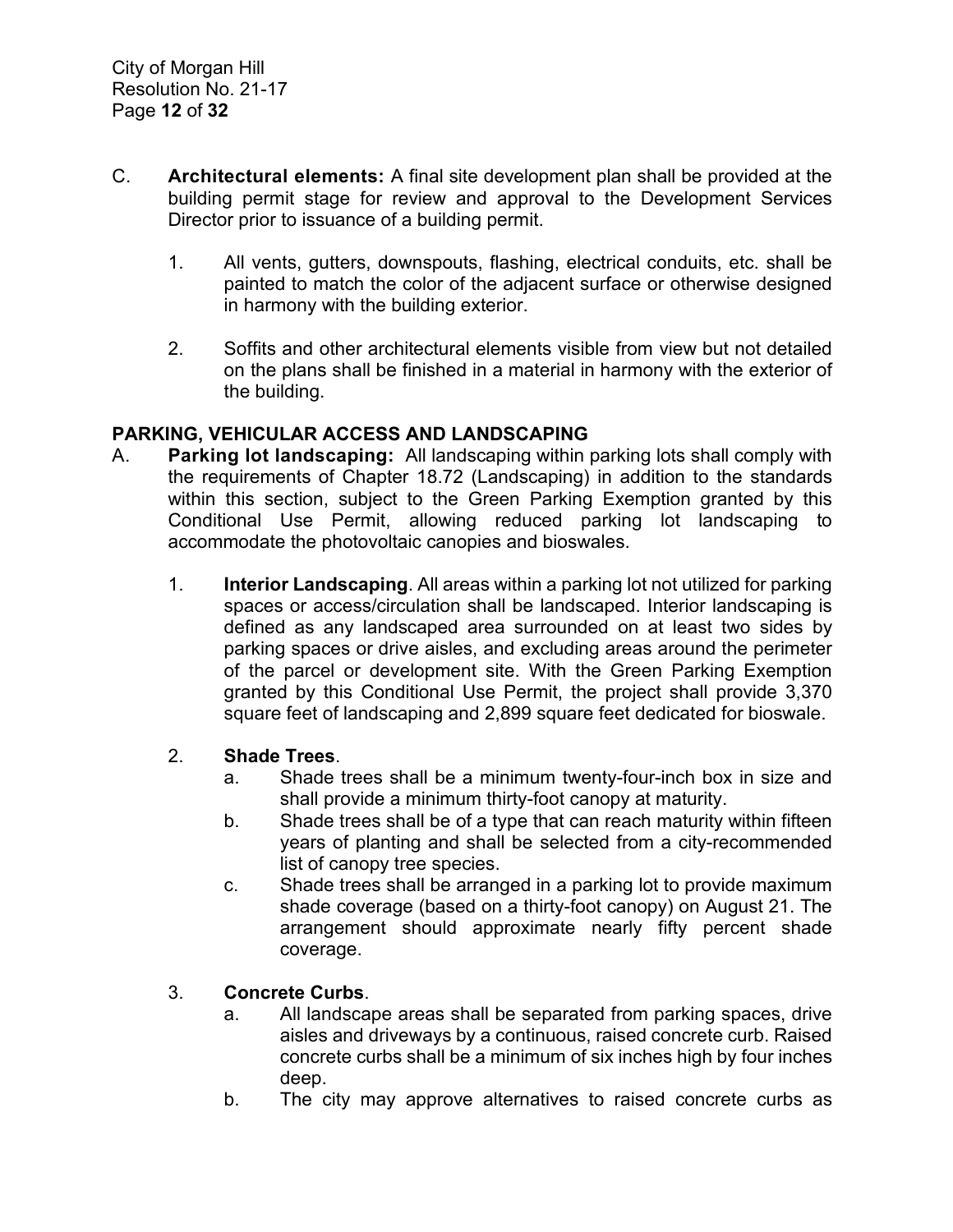needed to comply with any mandatory stormwater drainage standards.

- 4. **Parking Space Landscaping**. A maximum of two feet at the front end of a parking space may be landscaped with low shrubs or ground cover in which a vehicle could extend over in lieu of paving surface. This landscaping may not count toward minimum required parking lot landscaped area.
- 5. **Timing**. Landscaping shall be installed prior to the city's authorization to occupy any buildings served by the parking area, or prior to the final inspection for the parking lot.
- 6. **Green Parking Exemptions**. The project has incorporated solar panels, bioswales, and other similar green features not otherwise required by post construction stormwater requirements and is eligible for reduced parking lot landscaping requirements, and a Conditional Use Permit has been granted to allow a reduction in parking lot landscaping requirements as detailed in the project landscape plans.
- B. **Planting and irrigation working drawings:** Detailed landscape planting and irrigation working drawings shall be submitted to the Development Services Director for approval prior to issuance of building permits. Landscape plans for streets and landscape easements shall be part of the improvement plan submittal.
- C. **Lighting**: Walkways and pedestrian pathways in landscaped areas or common areas not considered building entrances or a part of parking lot areas shall be illuminated with a minimum of one (1) foot-candle to ensure safe nighttime conditions. **(MHARH p.30, 67, 108)**
	- 1. A final photometric plan shall be provided at the building permit stage for review and approval to the Development Services Director prior to issuance of a building permit.
- D. **Maintenance of landscaping:** The landscaping installed and accepted with this project shall be maintained on the site as stated within the approved plans. Any alteration or modification to the landscaping shall not be permitted unless otherwise approved by the Development Services Director.
- E. **Water Conserving Landscape Ordinance:** The landscape plans shall be in conformance with the City's Water Conserving Landscape Ordinance that was developed in accordance with California law. This Ordinance restricts landscaping turf to certain areas, specifies plant selection, requires certain types of irrigation equipment, and calls for the development of comprehensive water use calculations as an aspect of the submitted landscape plans. **(MHMC 18.64)**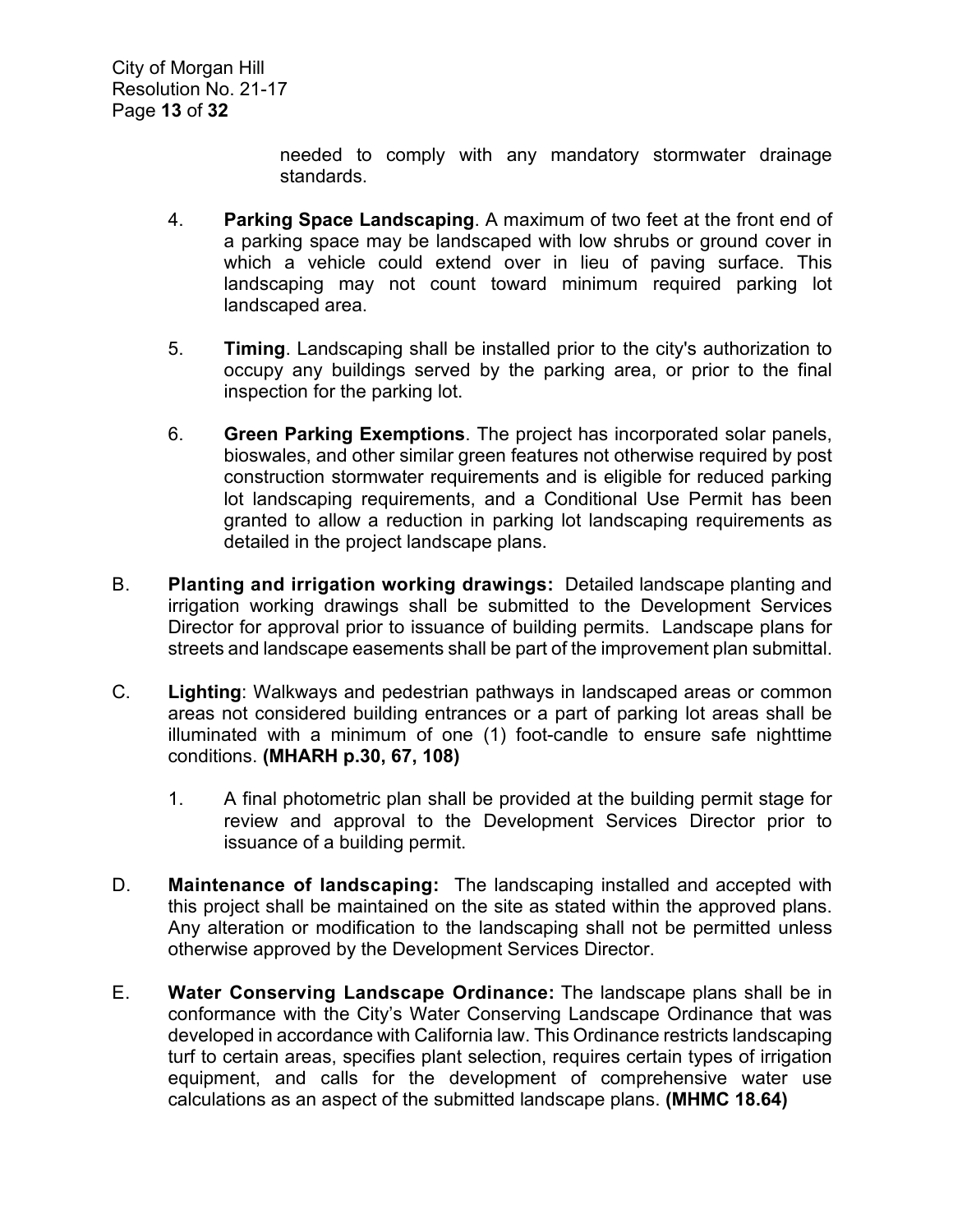City of Morgan Hill Resolution No. 21-17 Page **14** of **32**

#### **SIGNS**

A. **Separate application required for sign approval:** Signs proposed for this development shall be designed in conformance with the Sign Ordinance and shall require separate application and approval by the Planning Division prior to installation of any signs.

#### **BIOLOGICAL RESOURCES**

A. **Preconstruction Survey:** If construction is proposed during the breeding season (February 1 to August 31), a pre-construction nesting survey for raptors and other protected migratory birds shall be conducted by a qualified biologist and submitted to the City of Morgan Hill Development Services Department for review no more than 14 days prior to the start of construction. Pre-construction surveys during the non-breeding season (September 1 to January 31) are not necessary for birds, including roosting raptors, as they are expected to abandon their roosts during construction. If these species are deemed absent from the area, no further mitigation is required, and construction may occur within 14 days following the survey during the early nesting season (February to May) and within 30 days following the survey during the late nesting season (June to August).

If nesting migratory birds or raptors are detected on or adjacent to the site during the survey, a suitable construction-free buffer shall be established around all active nests. The precise dimension of the buffer (250-foot minimum for certain raptors) shall be determined by the qualified biologist at that time and may vary depending on location, topography, type of construction activity, and species. The buffer areas shall be enclosed with temporary fencing, and construction equipment and workers shall not enter the enclosed setback areas. Buffers shall remain in place for the duration of the breeding season or until it has been confirmed by a qualified biologist that all chicks have fledged and are independent of their parents.

#### **HABITAT PLAN**

- A. **Fees:** The approved project is covered pursuant to the Santa Clara Valley Habitat Plan (Habitat Plan) and subject to fees and conditions contained in the Habitat Plan.
- B. **Application Package**: Prior to issuance of a grading permit, the project shall complete and submit a Habitat Plan Application Package. All fees shall be paid prior to issuance of a grading permit. **(MHMC 18.132)**
- C. **Conditions:** Any additional conditions or mitigations required by the Habitat Plan shall be clearly stated on all plans that involve any ground disturbing activity (i.e. grading plans, improvement plans, paving plans, demolition plans or other plans for site clearing or temporary stockpile of dirt). **(MHMC 18.132)**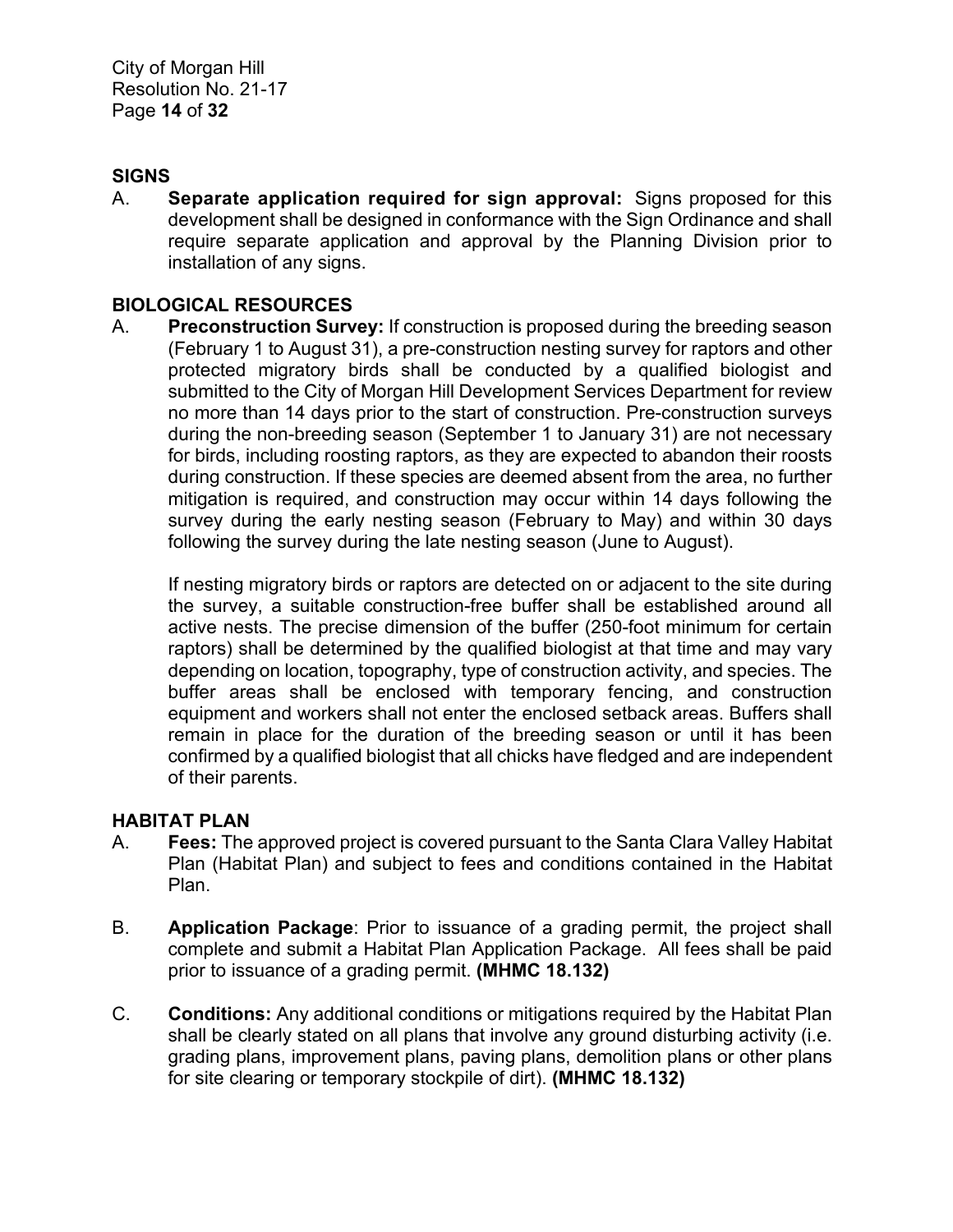City of Morgan Hill Resolution No. 21-17 Page **15** of **32**

#### **AIR QUALITY**

- A. **Basic Construction Mitigation Measures (BCMMs) related to dust suppression.** The following measures shall be implemented with the project:
	- 1. All exposed surfaces (e.g., parking areas, staging areas, soil piles, graded areas, and unpaved access roads) shall be watered two times per day.
	- 2. All haul trucks transporting soil, sand, or other loose material off-site shall be covered.
	- 3. All visible mud or dirt track-out onto adjacent public roads shall be removed using wet power vacuum street sweepers at least once per day. The use of dry power sweeping is prohibited.
	- 4. All vehicle speeds on unpaved roads shall be limited to 15 mph.
	- 5. All roadways, driveways, and sidewalks to be paved shall be completed as soon as possible. Building pads shall be laid as soon as possible after grading unless seeding or soil binders are used.
	- 6. Idling times shall be minimized either by shutting equipment off when not in use or reducing the maximum idling time to five minutes (as required by the California airborne toxics control measure Title 13, Section 2485 of California Code of Regulations [CCR]). Clear signage shall be provided for construction workers at all access points.
	- 7. All construction equipment shall be maintained and properly tuned in accordance with manufacturer's specifications. All equipment shall be checked by a certified visible emissions evaluator.
	- 8. Post a publicly visible sign with the telephone number and person to contact at the lead agency regarding dust complaints. This person shall respond and take corrective action within 48 hours. The Air District's phone number shall also be visible to ensure compliance with applicable regulations.
- B. **Management Plan:** The project applicant shall prepare, and include on all site development and grading plans, a management plan detailing strategies for control of noise, dust and vibration, and storage of hazardous materials during construction of the project. Pursuant to Section 18.76.040 (Air contaminants) of the City's Municipal Code, the management plan shall include all applicable BAAQMD rules and regulations, as well as the City's standard conditions for construction activities. The City of Morgan Hill Development Services Department would ensure that all conditions are noted on project construction drawings prior to issuance of a building permit or approval of improvement plans.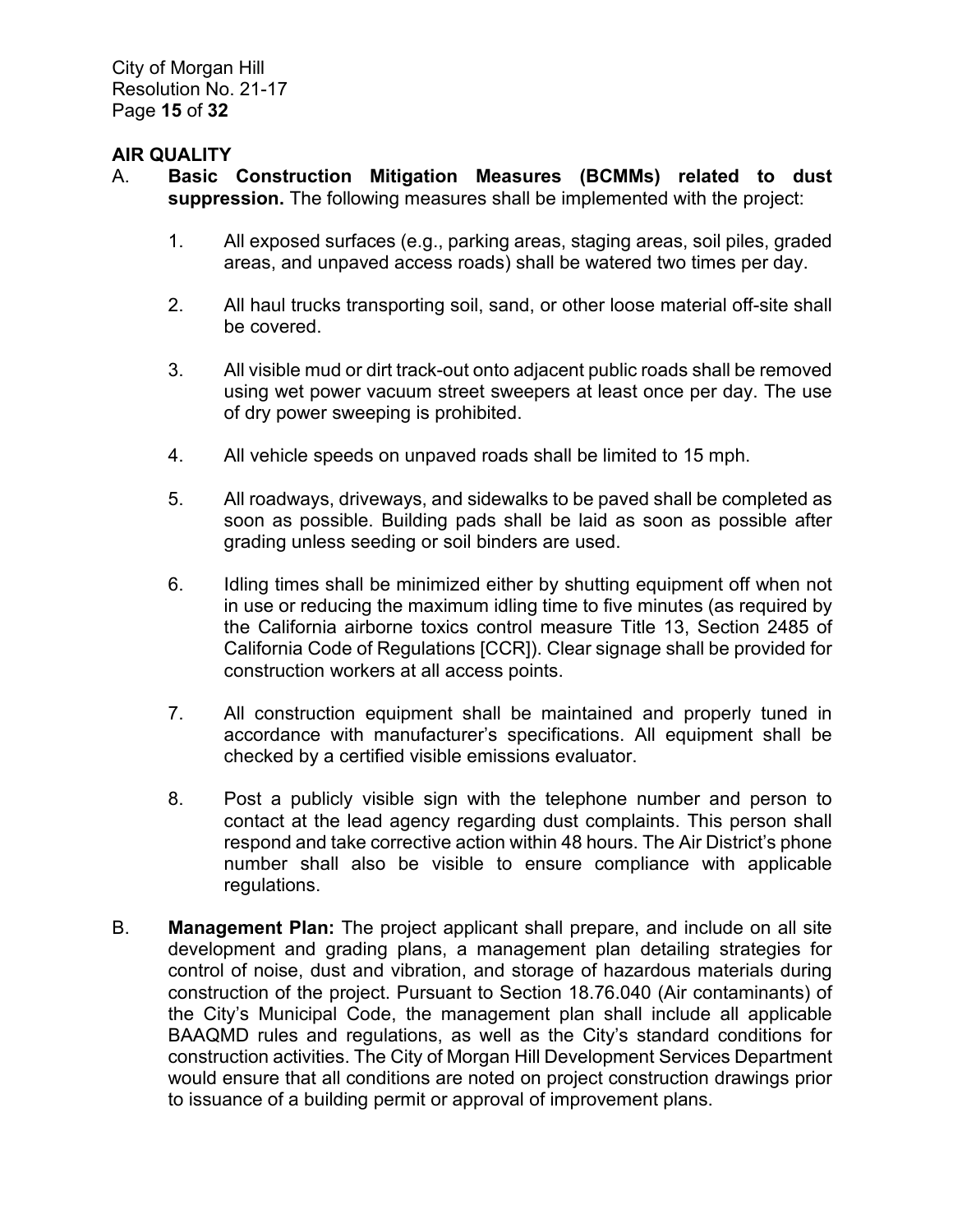# **CULTURAL RESOURCES**

- A. **Significant historic or archaeological materials:** A moderate potential exists for unrecorded historic-period archaeological resources to be within the project area. The following policies and procedures for treatment and disposition of inadvertently discovered human remains or archaeological materials shall apply:
	- 1. Prior to start of grading or earthmoving activity on the "first day of construction", the archeologist and Tamien Nation Tribal Monitor shall hold a pre-construction meeting for the purposes of "cultural sensitivity training" with the general contractor and subcontractors.
	- 2. An archaeologist and a Tamien Nation Tribal Monitor shall be present onsite to monitor all ground-disturbing activities. Where historical or archaeological artifacts are found, work in areas where remains or artifacts are found will be restricted or stopped until proper protocols are met, as described below:
		- a. Work at the location of the find shall halt immediately within fifty feet of the find. If an archaeologist is not present at the time of the discovery, the applicant shall contact an archaeologist for evaluation of the find to determine whether it qualifies as a unique archaeological resource as defined by this chapter;
		- b. If the find is determined not to be a Unique Archaeological Resource, construction can continue. The archaeologist shall prepare a brief informal memo/letter in collaboration with a tribal representative that describes and assesses the significance of the resource, including a discussion of the methods used to determine significance for the find:
		- c. If the find appears significant and to qualify as a unique archaeological resource, the archaeologist shall determine if the resource can be avoided and shall detail avoidance procedures in a formal memo/letter; and
		- d. If the resource cannot be avoided, the archaeologist in collaboration with a tribal representative shall develop within forty-eight hours an action plan to avoid or minimize impacts. The field crew shall not proceed until the action plan is approved by the Development Services Director. The action plan shall be in conformance with California Public Resources Code 21083.2. An archaeologist shall be present on-site to monitor all ground disturbing activities. Where historical or archaeological artifacts are found, work in areas where remains or artifacts are found will be restricted or stopped until proper protocols are met, as described below:
	- 3. The following policies and procedures for treatment and disposition of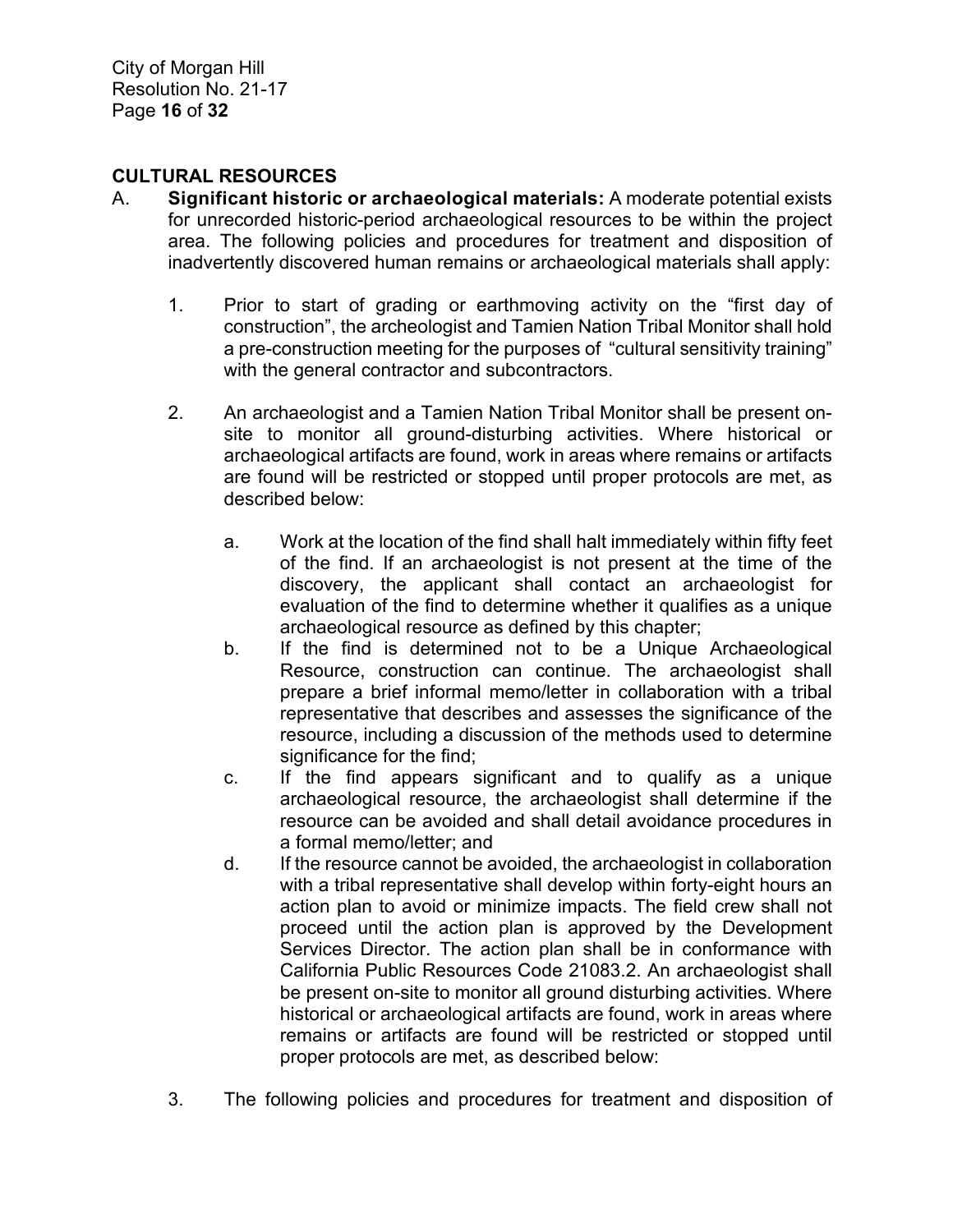inadvertently discovered human remains or archaeological materials shall apply. If human remains are discovered, it is probable they are the remains of Native Americans,

- a. If human remains are encountered, they shall be treated with dignity and respect as due to them. Discovery of Native American remains is a very sensitive issue and serious concern. Information about such a discovery shall be held in confidence by all project personnel on a need to know basis. The rights of Native Americans to practice ceremonial observances on sites, in labs and around artifacts shall be upheld.
- b. Remains should not be held by human hands. Surgical gloves should be worn if remains need to be handled.
- c. Surgical mask should also be worn to prevent exposure to pathogens that may be associated with the remains.
- 4. In the event that known or suspected Native American remains are encountered, or significant historic or archaeological materials are discovered, ground-disturbing activities shall be immediately stopped. Examples of significant historic or archaeological materials include, but are not limited to, concentrations of historic artifacts (e.g., bottles, ceramics) or prehistoric artifacts (chipped chert or obsidian, arrow points, ground stone mortars and pestles), culturally altered ash stained midden soils associated with pre-contact Native American habitation sites, concentrations of fire-altered rock and/or burned or charred organic materials and historic structure remains such as stone lined building foundations, wells or privy pits. Ground-disturbing project activities may continue in other areas that are outside the exclusion zone as defined below.
- 5. An "exclusion zone" where unauthorized equipment and personnel are not permitted shall be established (e.g., taped off) around the discovery area plus a reasonable buffer zone by the contractor foreman or authorized representative, or party who made the discovery and initiated these protocols, or if on-site at the time or discovery, by the monitoring archaeologist and tribal representative (typically twenty-five to fifty feet for single burial or archaeological find).
- 6. The discovery locale shall be secured (e.g., 24-hour surveillance) as directed by the City or County if considered prudent to avoid further disturbances.
- 7. The contractor foreman or authorized representative, or party who made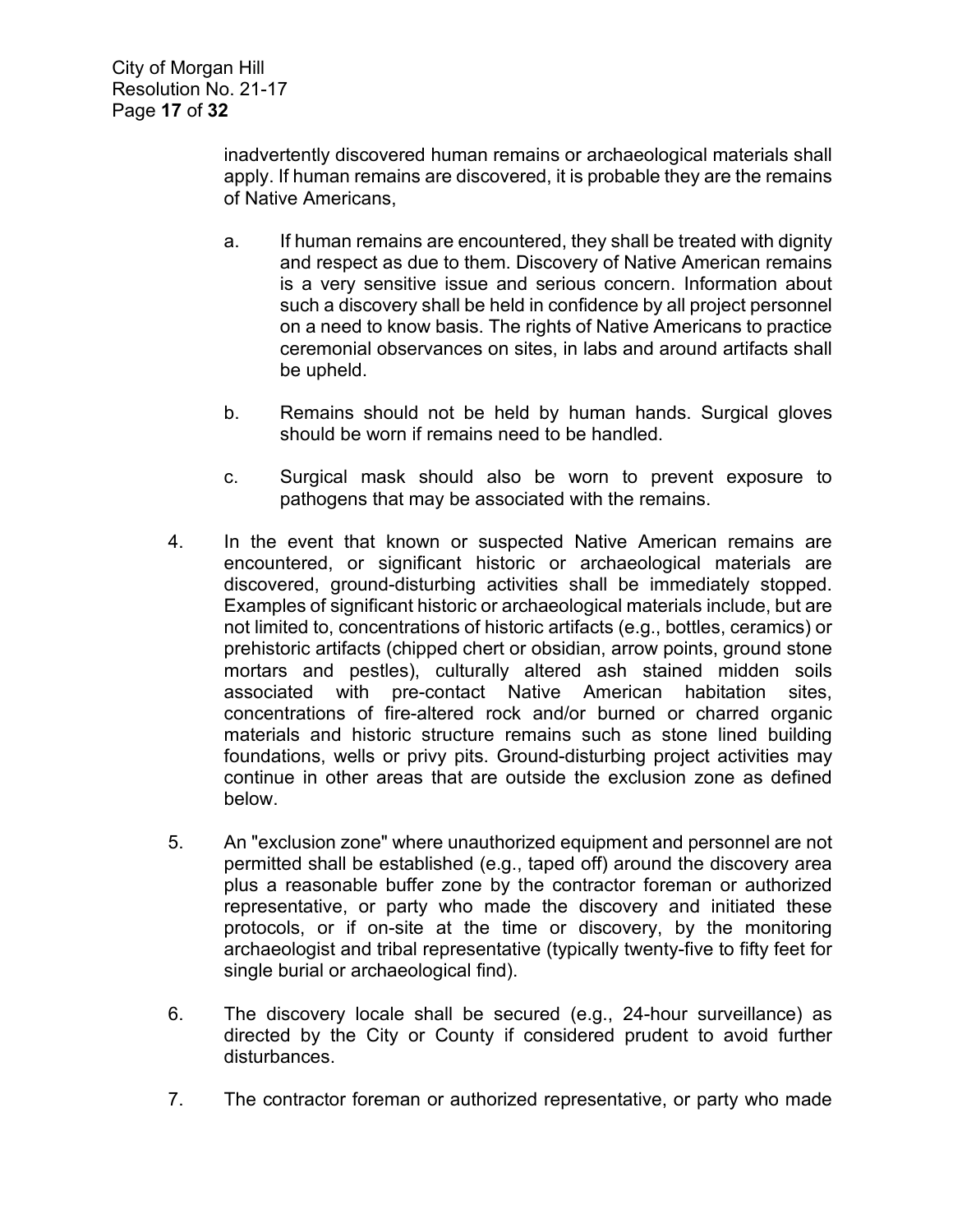the discovery and initiated these protocols shall be responsible for immediately contacting by telephone the parties listed below to report the find and initiate the consultation process for treatment and disposition:

- The City of Morgan Hill Development Services Director (408) 779- 7247
- The Contractor's Point(s) of Contact
- The Coroner of the County of Santa Clara (if human remains found) (408) 793-1900
- The Native American Heritage Commission (NAHC) in Sacramento (916) 653-4082
- The Amah Mutsun Tribal Band (916) 481-5785 (H) or (916) 743- 5833 (C)
- The Tamien Nation (707)295-4011 (office) and (925)336-5359 (THPO)
- 8. The Coroner has two working days to examine the remains after being notified of the discovery. If the remains are Native American the Coroner has 24 hours to notify the NAHC.
- 9. The NAHC is responsible for identifying and immediately notifying the Most Likely Descendant (MLD). (Note: NAHC policy holds that the Native American Monitor will not be designated the MLD.)
- 10. Within 24 hours of their notification by the NAHC, the MLD will be granted permission to inspect the discovery site if they so choose.
- 11. Within 24 hours of their notification by the NAHC, the MLD may recommend to the City's Development Services Director the recommended means for treating or disposing, with appropriate dignity, the human remains and any associated grave goods. The recommendation may include the scientific removal and non-destructive or destructive analysis of human remains and items associated with Native American burials. Only those osteological analyses or DNA analyses recommended by the appropriate tribe may be considered and carried out.
- 12. If the MLD recommendation is rejected by the City of Morgan Hill the parties will attempt to mediate the disagreement with the NAHC. If mediation fails, then the remains and all associated grave offerings shall be reburied with appropriate dignity on the property in a location not subject to further subsurface disturbance.

# **NOISE**

A. **Construction Hours:** The project shall comply with Chapter 8.28 of the Morgan Hill Municipal Code which prohibits construction activities between 8:00 PM and 7:00 AM, Monday through Friday, and between 6:00 PM and 9:00 AM on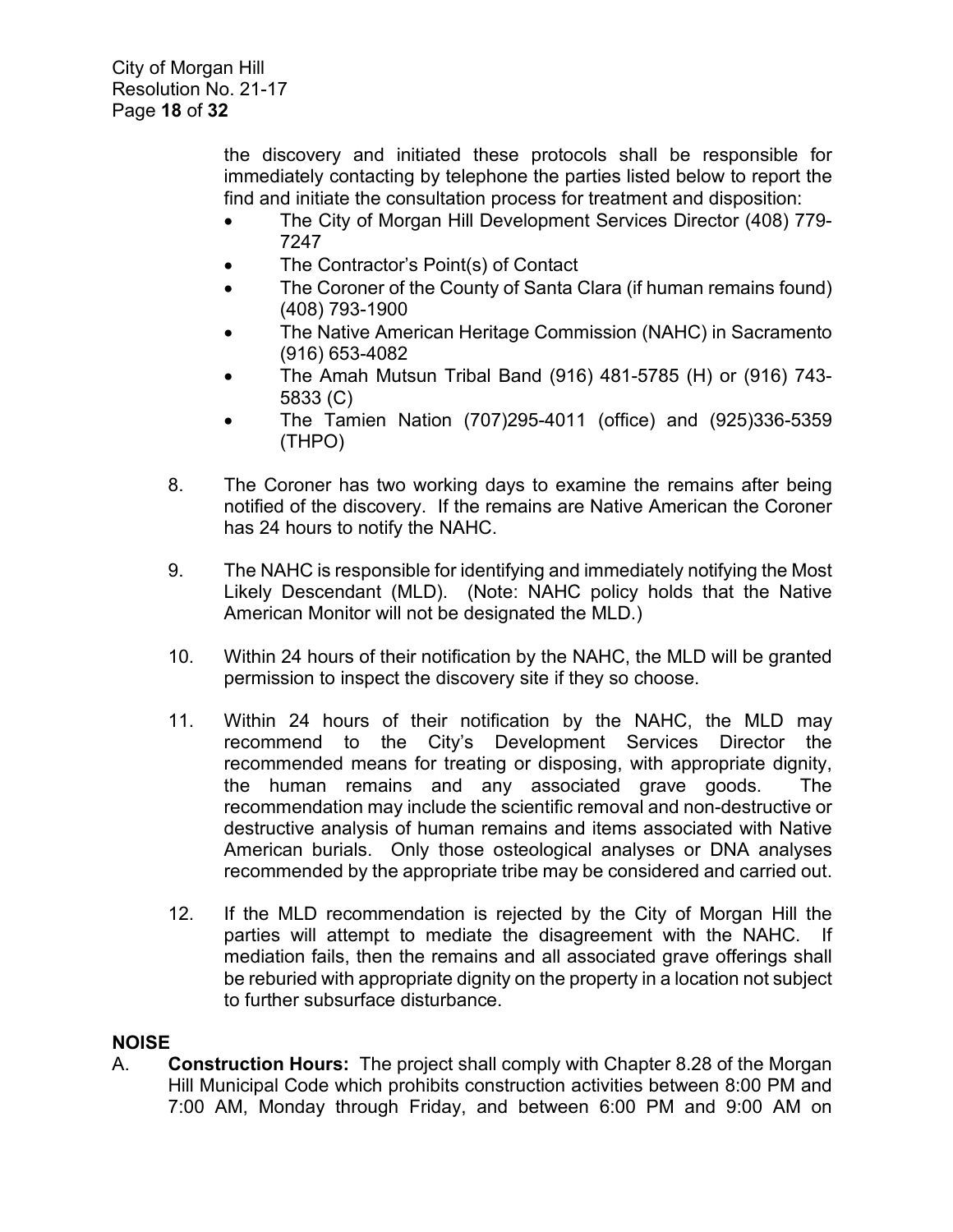Saturdays. Construction activities may not occur on Sundays or federal holidays. The above language shall be included on final project improvement plans prior to issuance of a grading permit by the City of Morgan Hill Development Services Department.

- B. **Windows:** To comply with the General Plan's interior noise level criteria including a factor of safety, the windows shall be upgraded to the minimum STC rating indicated in the Bollard Acoustical Consultants report dated September 21, 2021 (Figures 4 and 5). Figure 4 shows the locations and associated STC ratings needed for bedroom windows. Figure 5 illustrates the locations and associated STC ratings required for all other habitable room windows.
- C. **Air Conditioning**: Mechanical ventilation (air conditioning) shall be provided to all residences of the development to allow the occupants to close doors and windows as desired for additional acoustical isolation.
- D. **Disclosure:** Disclosure statements shall be provided to all prospective residents of this development notifying them of elevated noise levels during railroad passages, particularly during nighttime operations and periods of warning horn usage.
- E. **Generator:** The emergency standby generator model ultimately selected for installation within the proposed fenced enclosure shall not exceed an overall sound level of 50 dB at a distance of 23 feet. Due to the power requirements of the development and the proximity of adjacent property lines, the selected generator may need to be equipped with a custom engineered acoustical enclosure to reduce equipment sound levels to 50 dB (or less) at a distance of 23 feet.

# **GEOLOGY AND SOILS**

A. **Geotechnical Compliance**: All grading and foundation plans for the development shall be designed by a Civil and Structural Engineer and reviewed and approved by the Director of Public Works/City Engineer, Chief Building Official, and a qualified Geotechnical Engineer prior to issuance of grading and building permits to ensure that all geotechnical recommendations specified in the Geotechnical Engineering Study prepared for the proposed project are properly incorporated and utilized in the project design.

# **HAZARDS AND HAZARDOUS MATERIALS**

A. **Asbestos and Lead Risk Assessment**: Prior to issuance of a demolition permit for on-site structures, the project applicant shall consult with certified Asbestos and/or Lead Risk Assessors to complete and submit for review to the Building Department an asbestos and lead survey. If asbestos-containing materials or lead-containing materials are not discovered during the survey, further mitigation related to asbestos-containing materials or lead-containing materials shall not be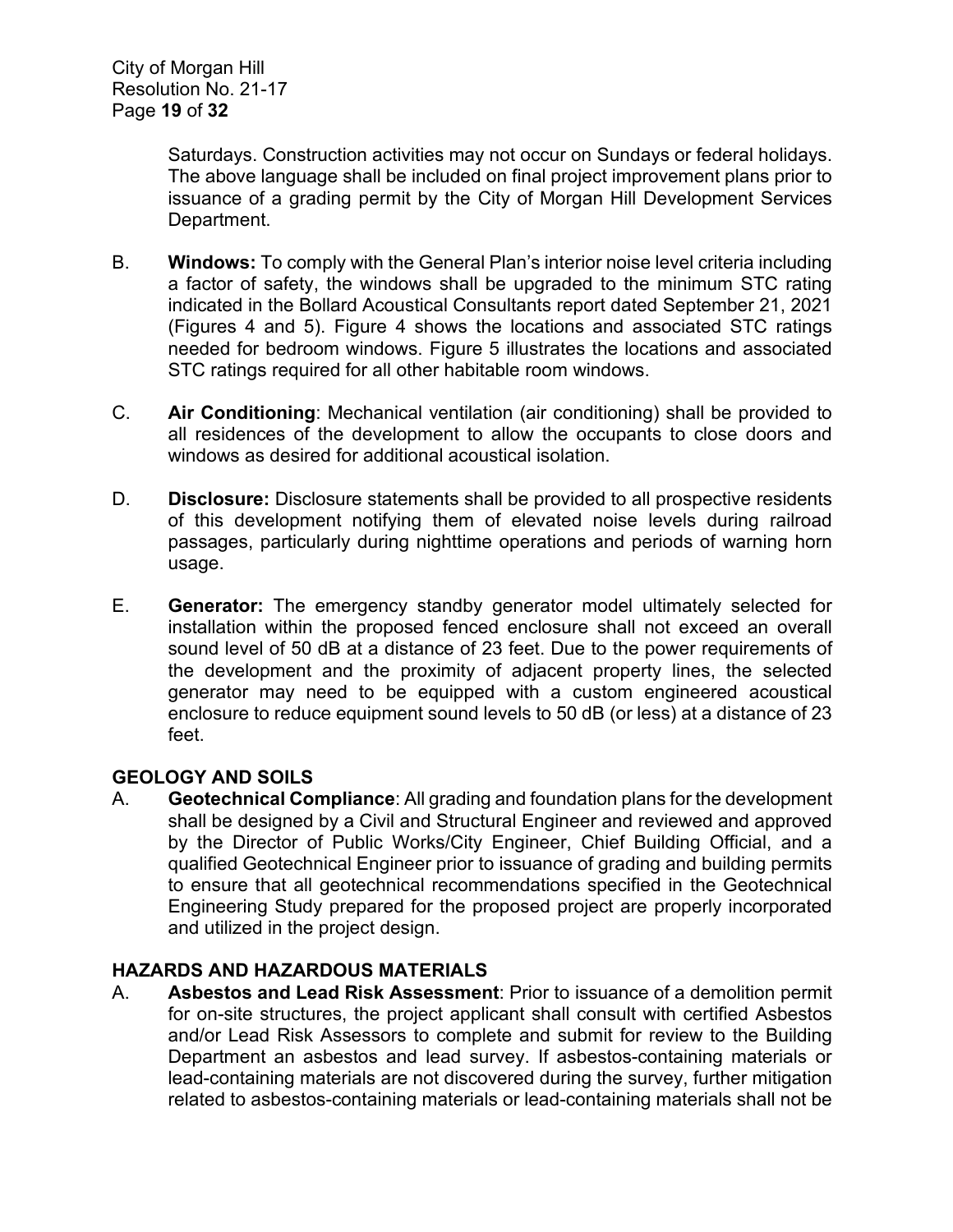required. If asbestos-containing materials and/or lead-containing materials are discovered by the survey, the project applicant shall prepare a work plan to demonstrate how the on-site asbestos-containing materials and/or leadcontaining materials shall be removed in accordance with current California Occupational Health and Safety (Cal-OSHA) Administration regulations and disposed of in accordance with all CalEPA regulations, prior to the demolition and/or removal of the on-site structures. The plan shall include the requirement that work shall be conducted by a Cal-OSHA registered asbestos and lead abatement contractor in accordance with Title 8 CCR 1529 and Title 8 CCR 1532.1 regarding asbestos and lead training, engineering controls, and certifications. The applicant shall submit the work plan to the City for review and approval. The City has the right to defer the work plan to the Santa Clara County Department of Environmental Health for additional review. Materials containing more than one (1) percent asbestos that is friable are also subject to BAAQMD regulations. Removal of materials containing more than one (1) percent friable asbestos shall be completed in accordance with BAAQMD Section 11-2-303.

# **GENERAL**

A. **Mitigation Fee Act:** Notice is hereby given that, pursuant to the Mitigation Fee Act, the City of Morgan Hill charges certain fees (as such term is defined in Government Code Section 66000) in connection with approval of this development project for the purpose of defraying all or a portion of the cost of public facilities related to this development project (Mitigation Fee Act Fees). These fees do not include fees for processing applications for governmental regulatory actions or approvals, fees collected as part of development agreements, or as a part of the application for the City's Residential Development Control System. The Mitigation Fee Act Fees applying to this project are listed in the schedule of fees to be provided at building permit stage. Notice is also hereby given that the Developer has an opportunity to protest the imposition of the Mitigation Fee Act Fees within 90 days of the approval or conditional approval of this development project and that the 90-day protest period has begun.

# **ENGINEERING DIVISION**

# **PROJECT SPECIFIC**

- A. **Flood**: Zone AE, Elevation 355.0' North American Vertical Datum of 1988 (NAVD88)
	- 1. The project submitted a Final Flood Plain Study prepared by MH Engineering shown with revision date of 6/4/2021. Santa Clara Valley Water District (Valley Water) reviewed the Final Flood Plain Study ("Flood Study") and the project's updated HEC-RAS model. Land Development Engineering accepts Valley Water's conclusion that the project's Flood Study sufficiently demonstrates that there will be no increase in the lateral extent of flooding along West Little Llagas Creek, or any foreseeable impacts to the floodplain due to the proposed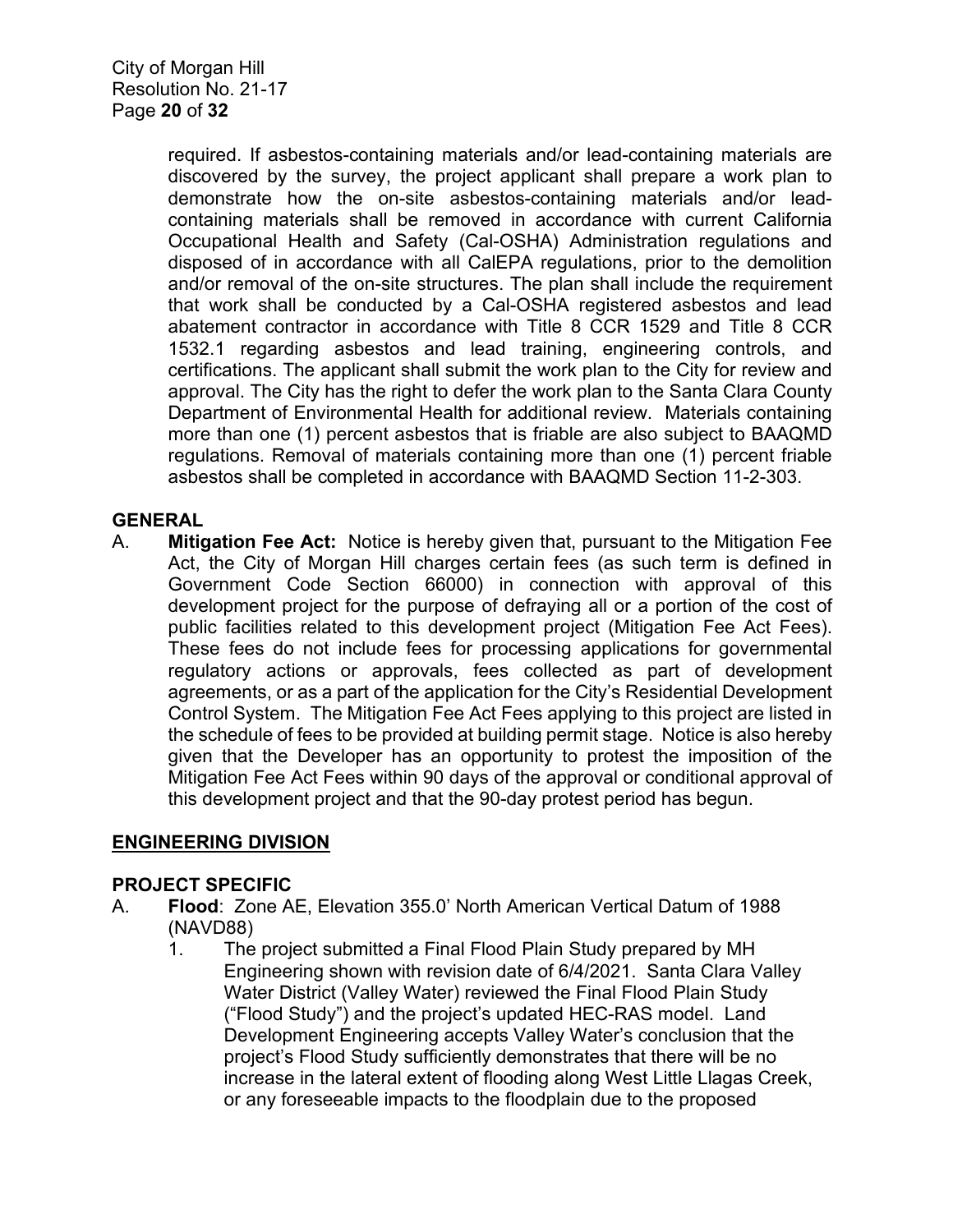development. The flood elevation of 355.0' NAVD88, upstream of the building line per the Flood Study, will be used as the project's design base flood elevation.

- 2. Elevate the lowest floor of the new residential building a minimum of one foot above 355.0' NAVD88 (minimum finish floor elevation of 356.0' NAVD88).
- 3. At building permit stage, submit an Elevation Certificate (FEMA Form 086-0-33) for the proposed structure, based on construction drawings. Consequently, an Elevation Certificate based on finished construction is required prior to building final/occupancy.
- 4. Building support utility systems such as HVAC, electrical, plumbing, air conditioning equipment, including ductwork, and other service facilities shall be elevated at a minimum elevation of 356.0' NAVD88.
- B. **Stormwater Infrastructure/Stormwater Management:** The project is required to comply with the requirements of the California Regional Water Quality Control Board Central Coast Region (Region 3) Resolution No. R3-2013-0032 as documented by the Stormwater Management Guidance Manual for Low Impact Development and Post-Construction Requirements ("Stormwater Guidance Manual").
	- 1. At improvement plan/building permit stage, the project shall address the following:
		- a. The Stormwater Control Plan and Operation & Maintenance (SWCP) report shall match the City standard format.
		- b. Provide the infiltration test results as an attachment to the SWCP report.
		- c. Provide confirmation that the drawdown time for the proposed underground storage system will drain within 72 hours and a multiplier of 1.2 was applied to the required retention volume if the drawdown exceeds 48 hours since the system was sized using a routing method. Refer to Section 3a of Attachment D from the Stormwater Management Guidance Manual.
		- d. Provide a detail for the proposed permeable pavement.
		- e. Perforated pipes are proposed along and near the northerly and southerly property lines. Since the pipes will function as underground infiltration systems, provide confirmation from the project's geotechnical engineer that the proximity of the perforated pipes to the property lines are acceptable and that any subsurface lateral movement can be accommodated and will not impact adjacent buildings or neighboring properties.
		- f. The four 12"x12" drop inlets proposed along the southerly property shall have filter bag inserts or other pretreatment structures.
		- g. Include details on the stormwater control facilities including invert elevations, depths of gravel, soil, etc., and the invert elevations of inlet and outlets.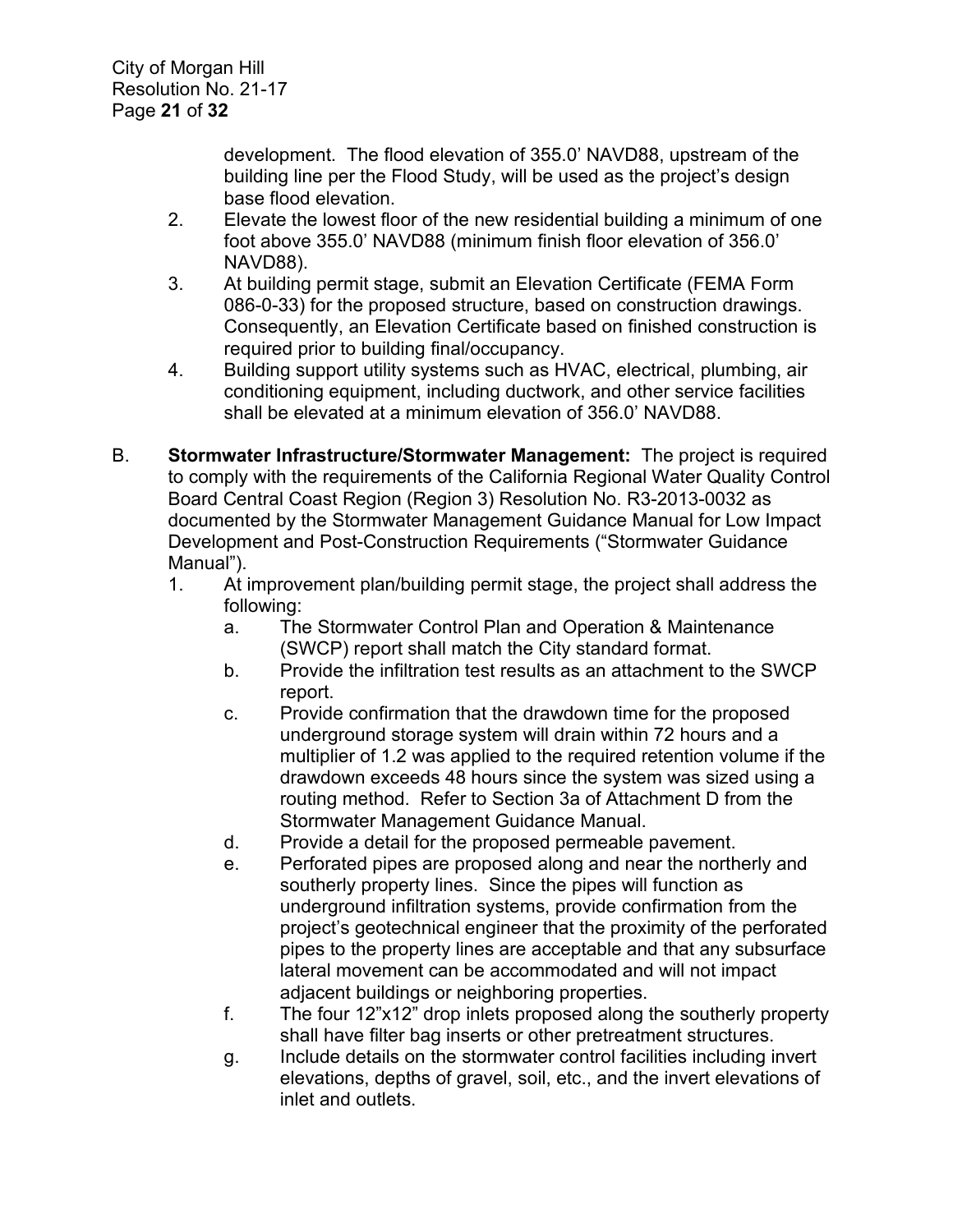- h. Provide a detail of the outlet structure used for peak flow control and identify the location of the outlet on the Drainage Management Area (DMA) map.
- i. The project's final SWCP shall include the following:
	- i A thorough and explicit discussion on the concern with groundwater separation. Project's civil engineer shall determine whether Technical Infeasibility will be pursued.
	- ii Completed Maintenance Agreement
	- iii Completed Operation and Maintenance Plan
	- iv Contact information for the owner of facilities responsible for conducting Operation and Maintenance Plan
- 2. Other options for stormwater treatment of the project's offsite improvements shall be determined at improvement plan/building permit stage.
- C. **Landscape Median**: The applicant shall install a raised landscape median on Monterey Road, for that portion covering the project frontage per City's General Plan, up to the existing landscape median south of the project site.
	- 1. The proposed landscaping for the new raised median island shall comply with the City's Median Design Guidelines and shall be reviewed in detail at improvement plan stage.

# D. **Street Improvements**

- 1. Undergrounding: The project shall underground the following overhead utilities and locate it underneath the sidewalk:
	- a. The existing overhead utilities along the project's Monterey Road frontage; and
	- b. Remainder of the existing overhead utility lines located to the south of the project. The City shall reimburse the developer's cost to underground this segment through the project's Improvement Agreement or a separate reimbursement agreement.
- 2. At building permit stage, the pavement section design of Monterey Road shall be verified based on actual field conditions (arterial street standard TI=8 and true R value).
- 3. Detailed review of the proposed street improvements, including Broadband design, will be performed at the improvement plan/building permit stage.

# **GENERAL**

A. **Public and Private Improvements**: The applicant shall cause the construction of all public and private improvements in accordance with the latest City Standard Drawings and Specifications. **(MHMC 12.02.090 A; 17.32.010 A)**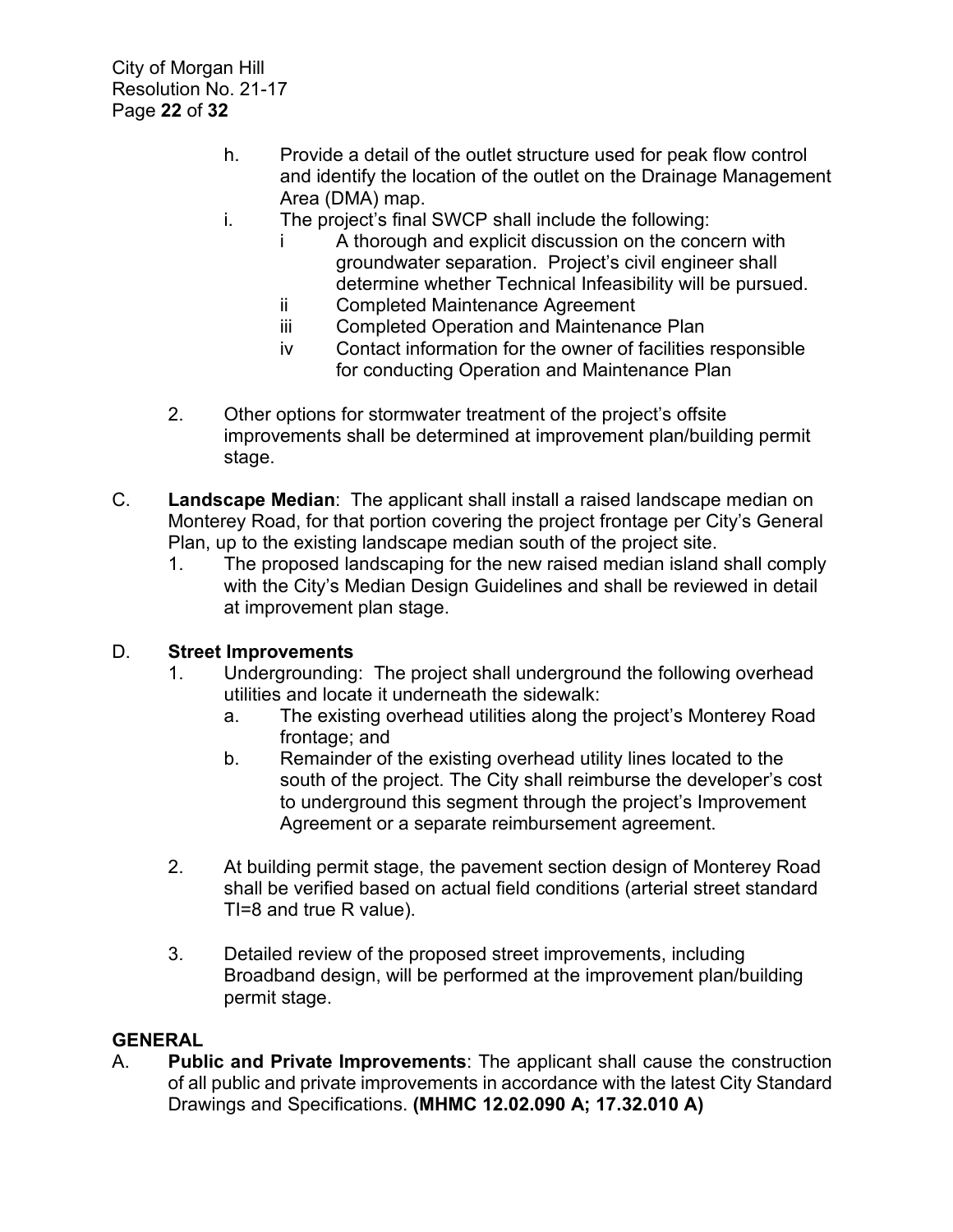- B. **Improvement Plans**: The applicant shall submit as part of the improvement drawings for the project, profiles of all improvements in the project and typical cross-sections of all streets and details of curbs, gutters, and sidewalks, to be accomplished to the satisfaction of the City Engineer prior to grading/building permit issuance. (MHMC Sec 17.32.060 B; 17.32.070; 17.32.080 A)
	- 1. Improvement plans are to show water lines, sanitary sewer, storm drain system, pavement widths, curve radius, and existing utilities.
- C. **Encroachment Permit**: Obtain an encroachment permit from the City of Morgan Hill and provide guarantee covering off-site improvements. (MHMC 12.08.040 A; 12.08.090)
- D. **Improvement Agreement**: Enter into an Improvement Agreement with the City of Morgan Hill to cover required improvements. (MHMC 12.02.150; 17.32.010 B; 17.32.160)
- E. **Impact Fees and Fee Increase**: The City of Morgan Hill, pursuant to City Code Chapter 3.56 has established impact fees to finance the cost of improvements required by new development. City Code Chapter 3.56.050 provides for automatic annual (July 1st) adjustment of those fees in existence utilizing the Engineering News Record Index for the preceding twelve months. The City maintains historical records on the Engineering News Record Index. These records are available for inspection during normal business hours. (MHMC 3.56.010; 3.56.030; 3.56.050)
	- 1. The developer shall pay all applicable impact fees and other engineering review fees prior to building permit issuance and at building final. The fees shall be based on the Public Works Fee Schedule prepared by Land Development Engineering.

# **STREET IMPROVEMENTS**

- A. **Installation and Dedication of Streets**: The project shall install and dedicate street improvement including, but not limited to, curb and gutter, sidewalk, compaction, street paving, oiling, storm drainage facilities, sewer and water, fire protection, undergrounding of utilities and street lighting in conformance with City of Morgan Hill requirements. **(MHMC 12.02.010; 12.02.50; 12.02.080; 12.02.100; 17.28.010; 17.32.060)**
- B. **Underground Existing Utilities**: All existing overhead utilities adjacent to any site boundary or along any street frontage of site shall be placed underground in accordance with City standards and affected utility company guidelines. **(MHMC 12.02.090 B; 17.32.020 E.1)**
- C. **Street Trees**: The proposed street trees shall comply with the street tree species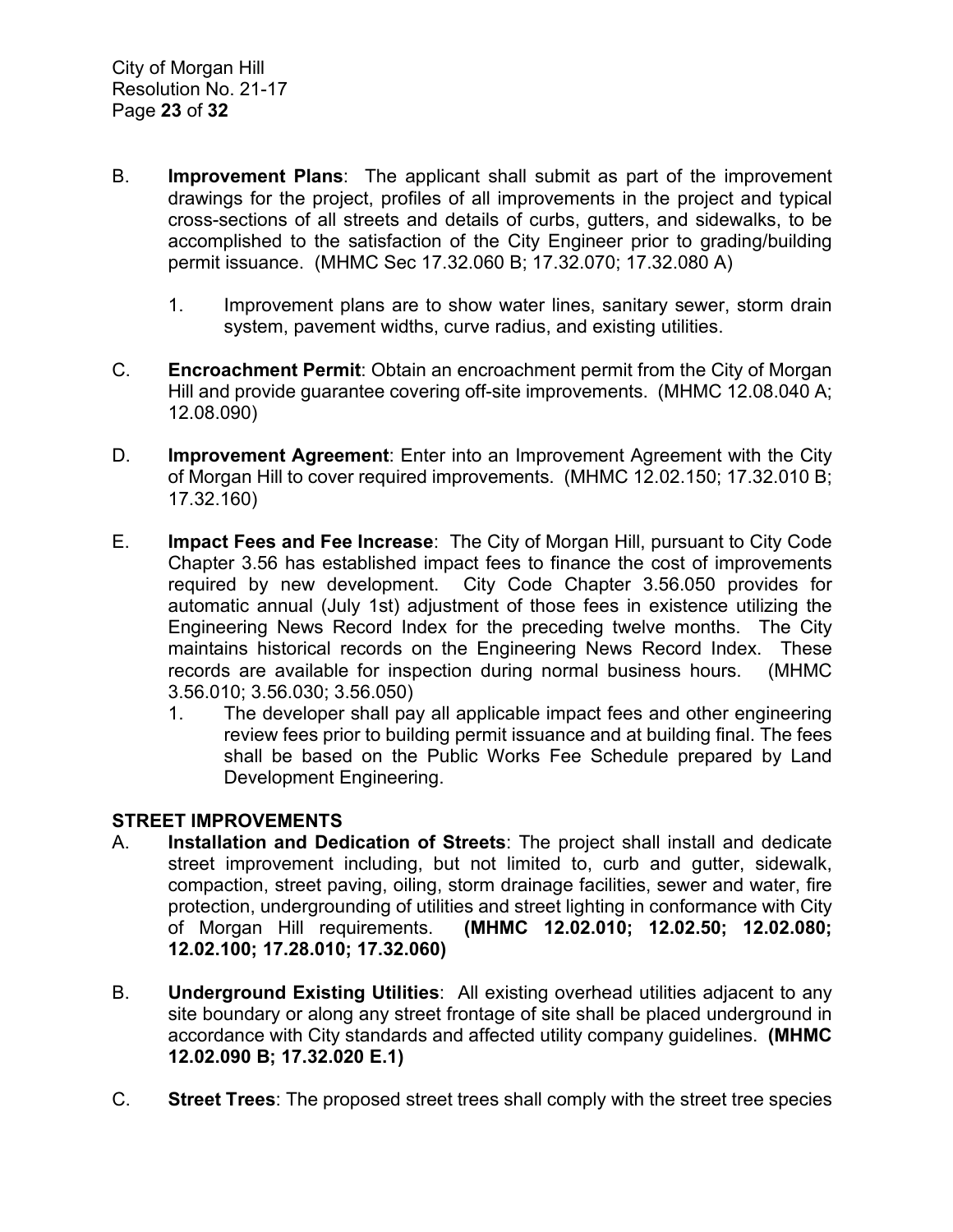City of Morgan Hill Resolution No. 21-17 Page **24** of **32**

> and spacing listed under the applicable zone in the Master Street Tree List of the City's Master Street Tree Plan.

# **SANITARY SEWER SYSTEM**

- A. **Design of Sewer Improvements**: The applicant shall cause to be undertaken the design and construction of sanitary sewer improvements including, but not limited to installation of sewer line extension on the proposed public street(s) or private street(s)/drive aisle(s). The sanitary collection system shall include, but not be limited to manholes with manhole frames and covers, cleanouts, wyebranches and laterals, and separate sewer taps to each lot. These are to be installed by the developer. **(MHMC 13.20.355; 17.32.020 C; CMH Sewer System Master Plan; CMH Design Standards and Standard Details for Construction)**
- B. **Sewer Connections**: All existing and future sewer lines shall be tied into the City's system and existing septic systems shall be abandoned in accordance with City requirements. **(MHMC 13.24.060; 17.32.20 C)**

# **STORM DRAIN SYSTEM**

- A. **Storm Drainage Study**: A complete storm drainage study of the proposed development must be submitted showing amount of run-off, and existing and proposed drainage structure capacities. This study shall be subject to review and approval by the City Engineer. All needed improvements will be made by the applicant. No overloading of the existing system will be permitted. **(MHMC 17.32.020 B;17.32.090; CMH Design Standards and Standard Details for Construction)**
- B. **Storm Drainage Design**: The applicant shall cause the design and construction to be undertaken for a storm drainage collection system shown on the Tentative Map/Design Review plans. All storm drain improvements shall be constructed to the satisfaction of the City Engineer. **(MHMC 17.32.020 A & B)**
- C. **Storm Drainage Capacity**: Collection system shall be designed to be capable of handling a 10-year storm without local flooding. On-site detention facilities shall be designed to a 25-year storm capacity. Streets shall be designed to carry 100 year storm. Items of construction shall include, but not be limited to installation of storm line extension on proposed public street(s), surface and subsurface storm drain facilities, manholes with manhole frames and covers, catch basins and laterals. Note: the project may be required to **retain** stormwater runoff as part of resolution R3-2013-0032 prior to releasing discharge rates at pre-development flows. **(MHMC 17.32.020 B; 18.74.440; CMH Design Standards and Standard Details for Construction; CMH Storm Drainage System Master Plan)**
- D. **Storm Drainage General Requirements:** Prior to final map approval or issuance of a grading permit, the applicant shall complete the following to the satisfaction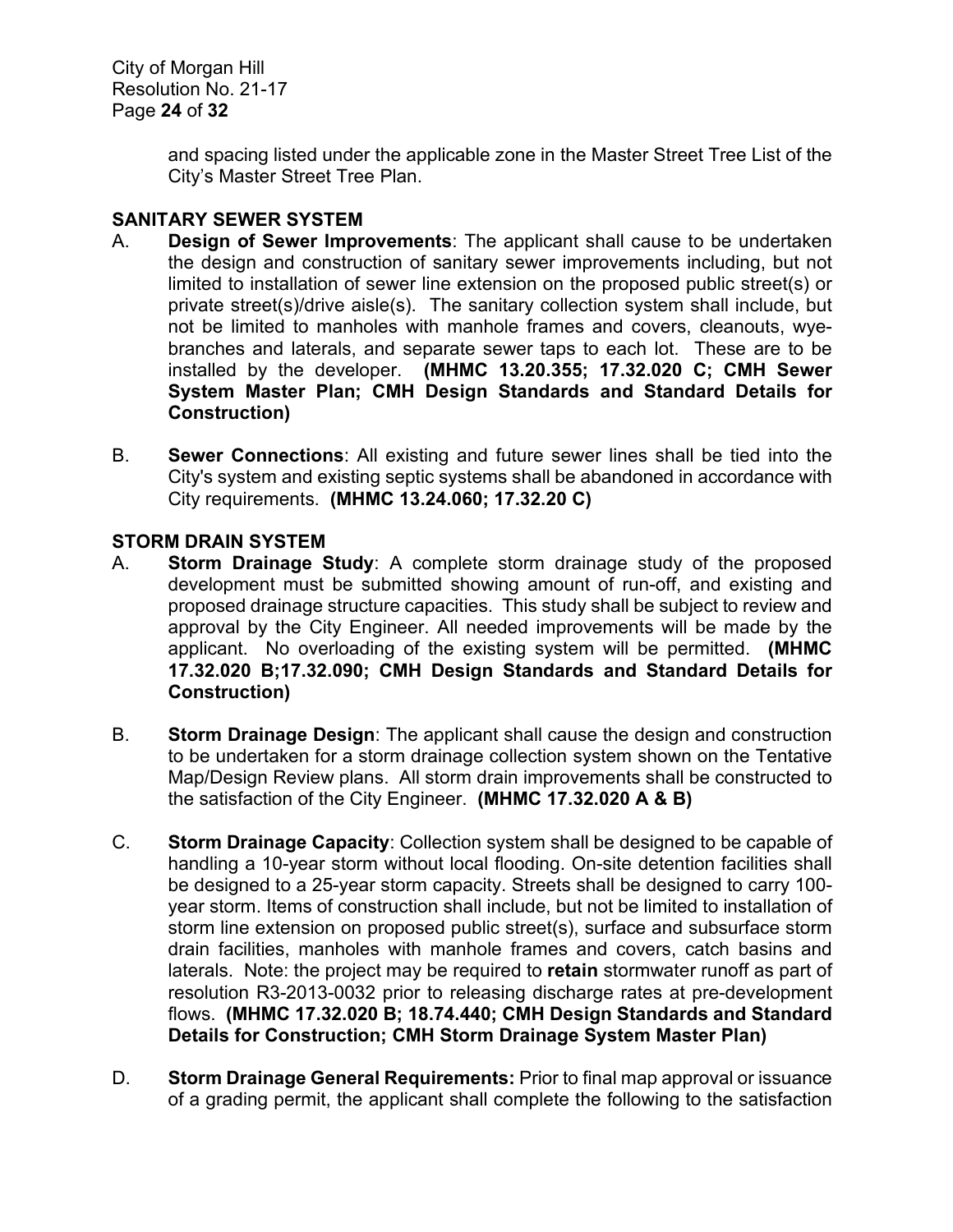of the City Engineer.

- 1. Storm drain calculations to determine detention/retention pond sizing and operations.
- 2. Plan describing how material excavated during construction will be controlled to prevent this material from entering the storm drain system.
- 3. Water Pollution Control Drawings (WPCD) for Sediment and Erosion Control.

(**CMH Design Standards and Standard Details for Construction)**

E. **NPDES Construction Activity General Permit/SWPPP Requirements**: As required by the State Water Resources Control Board (SWRCB) Order No. 2009- 0009-DWQ, construction activity resulting in a land disturbance of one (1) acre or more of soil, or whose projects are part of a larger common plan of development that in total disturbs more than one (1) acre, are required to obtain coverage under the National Pollutant Discharge Elimination System (NPDES) General Permit No. CAS000002 for Discharges of Storm Water Associated with Construction Activity (General Permit). To be permitted with the SWRCB under the General Permit, owners must file a complete Notice of Intent (NOI) ONLINE at: <http://smarts.waterboards.ca.gov/smarts/faces/SwSmartsLogin.jsp>and develop a Storm Water Pollution Prevention Plan (SWPPP) Manual in accordance with the General Permit. The SWPPP Manual shall follow the CASQA SWPPP template/format at [https://www.casqa.org/store/products/tabid/154/p-167](https://www.casqa.org/store/products/tabid/154/p-167-construction-handbookportal-initial-subscription.aspx) [construction-handbookportal-initial-subscription.aspx](https://www.casqa.org/store/products/tabid/154/p-167-construction-handbookportal-initial-subscription.aspx) and shall be approved by Public Works Engineering. A Waste Discharger Identification (WDID) number to be issued to the construction site after the SWRCB receives and verifies the submitted ONLINE NOI information. The WDID number and approved SWPPP Manual shall be provided to Public Works and the Building Department prior to any approval of grading activities **(SWRCB NPDES General Permit CA000002).**

# F. **NPDES General Permit/Site SWPPP Inspections and Compliance**:

- 1. ALL project onsite and offsite construction activity shall have the site inspected by a **qualified third party SWPPP Inspector (QSD or QSP or RCE).**
- 2. SWPPP Inspections shall occur weekly during the rainy season (September 15<sup>th</sup> thru May 1<sup>st</sup>).
- 3. SWPPP Inspections shall occur bi-weekly during the non-rainy season.
- 4. 48 hours prior to and following a forecasted rain event, SWPPP Inspections shall occur in addition to those of items 2 or 3 above.
- 5. Per each of the inspection conditions 2, 3, or 4, the NPDES SWPPP Inspector shall certify in writing to the Building and Public Works Department if the site is in compliance or non-compliance with the NPDES General Permit for Stormwater, site SWPPP Manual, and Water Pollution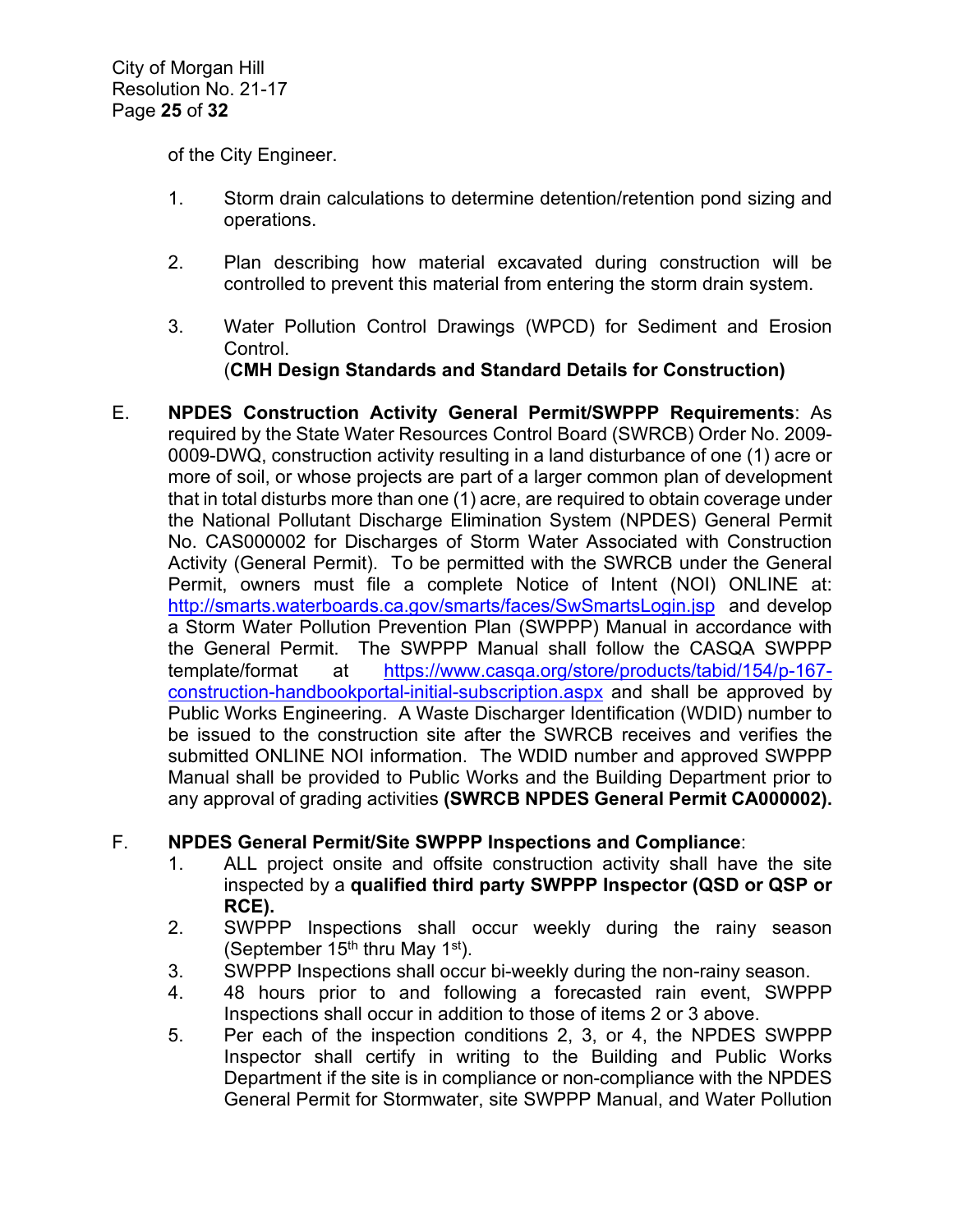Control Drawings (per the CMH-SWPPP Inspection Check List to be provided by Public Works). QSD/QSP SWPPP Inspectors shall forward onsite and offsite information/certification to the Building (on-site private property issues) and Public Works (public right-of-way issues) inspectors respectively.

- 6. Prior to rain events, BMPs\* not in compliance will need to be corrected immediately.
- 7. Illicit discharges per the NPDES General Permit, non-compliance of tracking control, and inlet protection within the public right of way shall be address immediately.
- 8. Other non-compliance issues need to be addressed within a 24-hour period.
- 9. Non-compliance issues which have been corrected shall be verified by NPDES SWPPP Inspector by a follow up inspection.
- 10. BMPs maintenance/inspections shall include tree protection if applicable.

# **WATER SYSTEM**

- A. **Domestic Water System**: The applicant shall cause the design and construction to be undertaken of a domestic water system to the satisfaction of the City Engineer. The water system improvements shall be constructed within public easements or street rights-of-way to the satisfaction of the City Engineer and dedicated to the City. **(MHMC 17.32.020 A & D; CMH Design Standards and Standard Details for Construction; CMH Water System Master Plan)**
- B. **Water Master Meter**: All residential units are being served by one master public meter and shall be privately sub-metered as allowed pursuant to Section 13.04.130.C of the Morgan Hill Municipal Code. The owner of a multi-unit residential development that includes habitable dwellings, may, upon compliance with the following, install separate private submeters to each residential unit in lieu of installing separate public meters directly to the municipal water system:
	- 1. The owner shall obtain approval/permit from the Public Works Department for the submeter system.
		- a. Any submeters shall accurately and completely measure all water consumed from the municipal water system.
		- b. The owner shall agree to charge the tenant of each unit a water utility charge strictly based on the consumption by the occupants of the unit.
		- c. Installation, maintenance and monitoring of the submeter system shall be the responsibility of the owner, and in no circumstances shall the City be responsible.
		- d. If any water conservation plan is implemented or imposed by the City, the owner shall be responsible for complying with any reductions required by such plan as measured by consumption on the meter(s) directly connected to the municipal water system.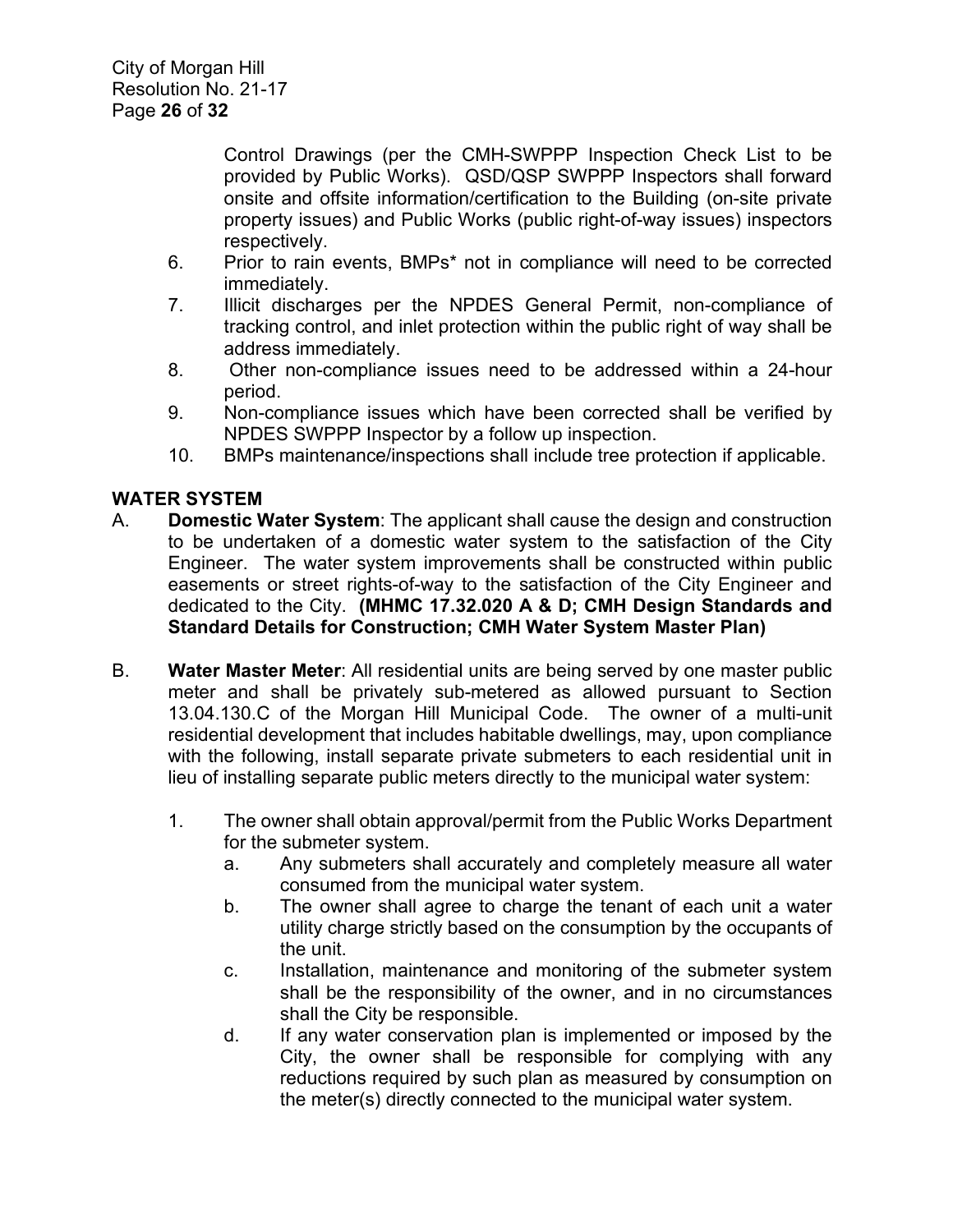City of Morgan Hill Resolution No. 21-17 Page **27** of **32**

- 2. Failure to abide by the above conditions, and/or any other conditions the City may impose, may result in revocation of any permit issued and/or other action as authorized by law, such as at the owners expense install individual public water meters for each unit.
- 3. Owner/developer shall provide an agreement with the City to cover/outline the requirements of section 13.04.130.C of the Municipal Code to be reviewed and approved by the City Engineer or designee.
- 4. Records of bookkeeping and private sub-metering usage shall be accurately maintained digitally. Upon request from the City, records shall be produced to the City within a 24-hour period.

# **OTHER CONDITIONS**

- A. **Easement Dedications**: The owner shall dedicate all necessary utility easements. **(MHMC 12.02.080 D; 17.28.010 A)**
- B. **Undergrounding new utilities**: The applicant shall cause the design and construction required to underground all electric, gas, Cable TV and communication lines within the development. Such design and construction shall be to the satisfaction of the affected utilities and the City Engineer. (MHMC 17.32.020 E.1)
- C. **Landscaping and Irrigation Systems**: Landscaping and irrigation systems serving common areas that are required to be installed in the public right-of-way on the perimeter of this tract area shall be continuously maintained by the property owner or designated maintenance entity.
- D. **Final Landscape Plans**: Final landscape plans shall be submitted with and included as part of the improvement plans for the project. **(MHMC 17.08.090)**
- E. **Pre-construction Meeting**: Prior to the approval of any Building Permit for grading activity, the developer shall schedule a pre-construction meeting with the Public Works Inspection Division with the following project team members:
	- 1. Civil Engineer of record
	- 2. Geotechnical Engineer of record
	- 3. Third Party QSD/QSP SWPPP Inspector
	- 4. General Contractor
	- 5. Sub-Contractors
- F. **As-Built Submittal Standards**: The developer shall submit digital as-builts of the project's Grading Plan and Improvement Plans which adhere to the City's updated GIS/CAD Developer Submittal Standards.

# **NPDES WATER QUALITY STORMWATER MANAGEMENT DEVELOPMENT STANDARDS**

A. **Stormwater Post Construction Requirements (PCRs)**: Project shall comply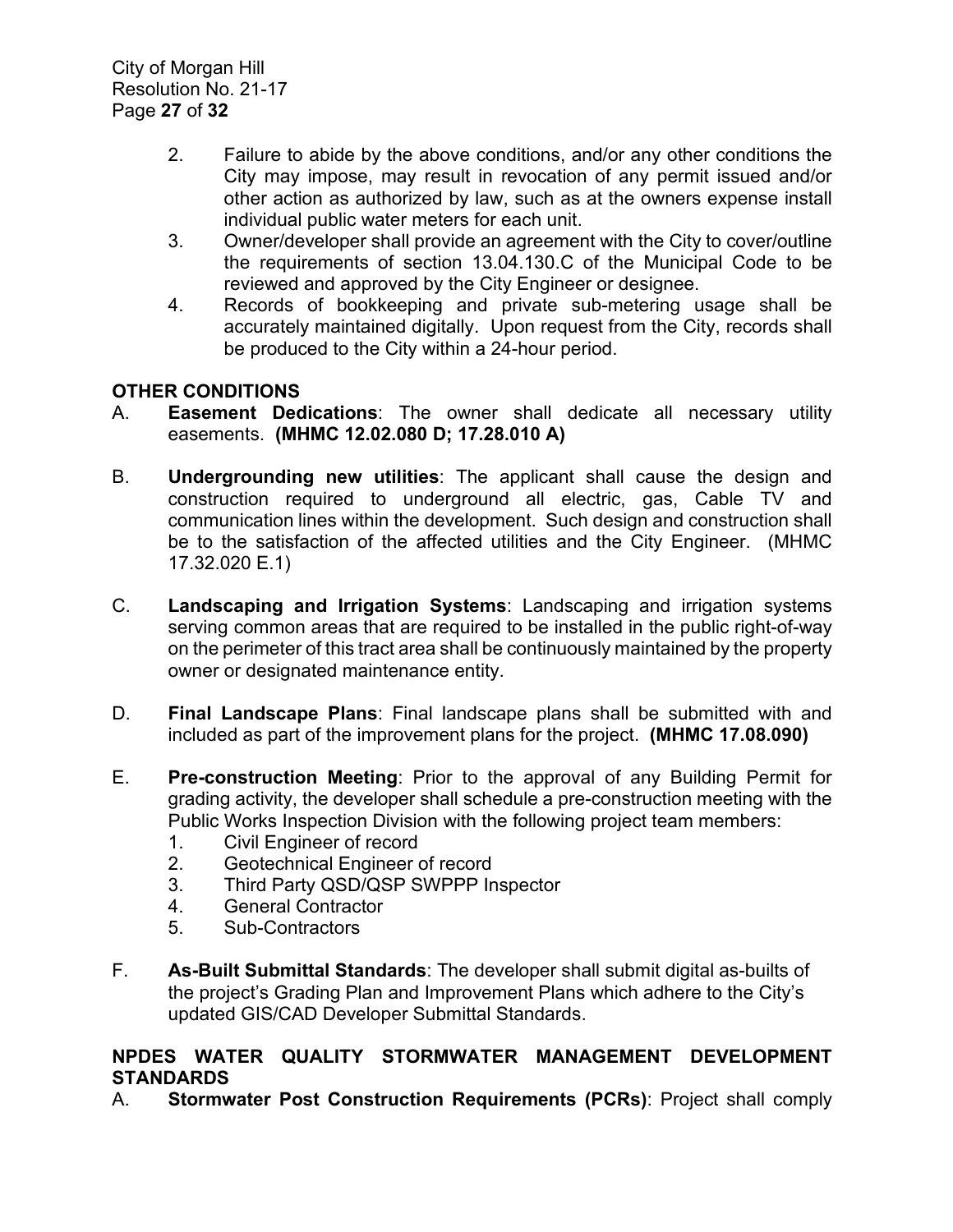with the California Regional Water Quality Control Board Central Coast Region Resolution No. R3-2013-0032 as documented by the **Stormwater Management Guidance Manual for Low Impact Development and Post-Construction Requirements** (developed from Resolution No. R-2013-0032 Attachment 1 and 2 at:

[http://www.waterboards.ca.gov/centralcoast/water\\_issues/programs/stormwater/](http://www.waterboards.ca.gov/centralcoast/water_issues/programs/stormwater/docs/lid/lid_hydromod_charette_index.shtml) docs/lid/lid hydromod charette index.shtml). A copy of the guidance manual can be obtained through the Land Development Engineering webpage. Project shall provide Stormwater Runoff Management Plan, Stormwater Control Plan Checklist and applicable calculations per the Stormwater Management Guidance Manual for Low Impact Development and Post-Construction Requirements. Project shall meet the applicable requirements of the Stormwater Management Guidance Manual for Low Impact Development and Post-Construction Requirements:

- 1. Performance Requirement 1: Site Design and Runoff Reduction
- 2. Performance Requirement 2: Water Quality Treatment
- 3. Performance Requirement 3: Runoff Retention<br>4. Performance Requirement 4: Peak Managemer
- Performance Requirement 4: Peak Management
- B. **Peak Storm Water Runoff Discharge Rates** Post-development peak storm water runoff discharge rates shall not exceed the estimated pre-development rate for developments where the increased peak storm water discharge rate will result in increased potential for downstream erosion. Note: the project may be required to **retain** stormwater runoff as part of resolution R3-2013-0032 prior to releasing discharge rates at pre-development flows.
- C. **Provide Storm Drain System Stenciling and Signage** All storm drain inlets and catch basins within the project area must be stenciled with prohibitive language (such as: "NO DUMPING – DRAINS TO CREEK") and/or graphical icons to discourage illegal dumping. Signs and prohibitive language and/or graphical icons, which prohibit illegal dumping, must be posted at public access points along channels and creeks within the project area. Legibility of stencils and signs must be maintained.
- D. **Design Standards for Structural or Treatment Control BMPs** The postconstruction treatment control BMPs shall incorporate, at a minimum, either a volumetric or flow-based treatment control design standard, or both, as identified below to mitigate (infiltrate, filter or treat) stormwater runoff:
	- 1. Volumetric Treatment Control BMP
		- a. The 85th percentile 24-hour runoff event determined as the maximized capture storm water volume for the area, from the formula recommended in Urban Runoff Quality Management, WEF Manual of Practice No. 23/ASCE Manual of Practice No. 87, (1998);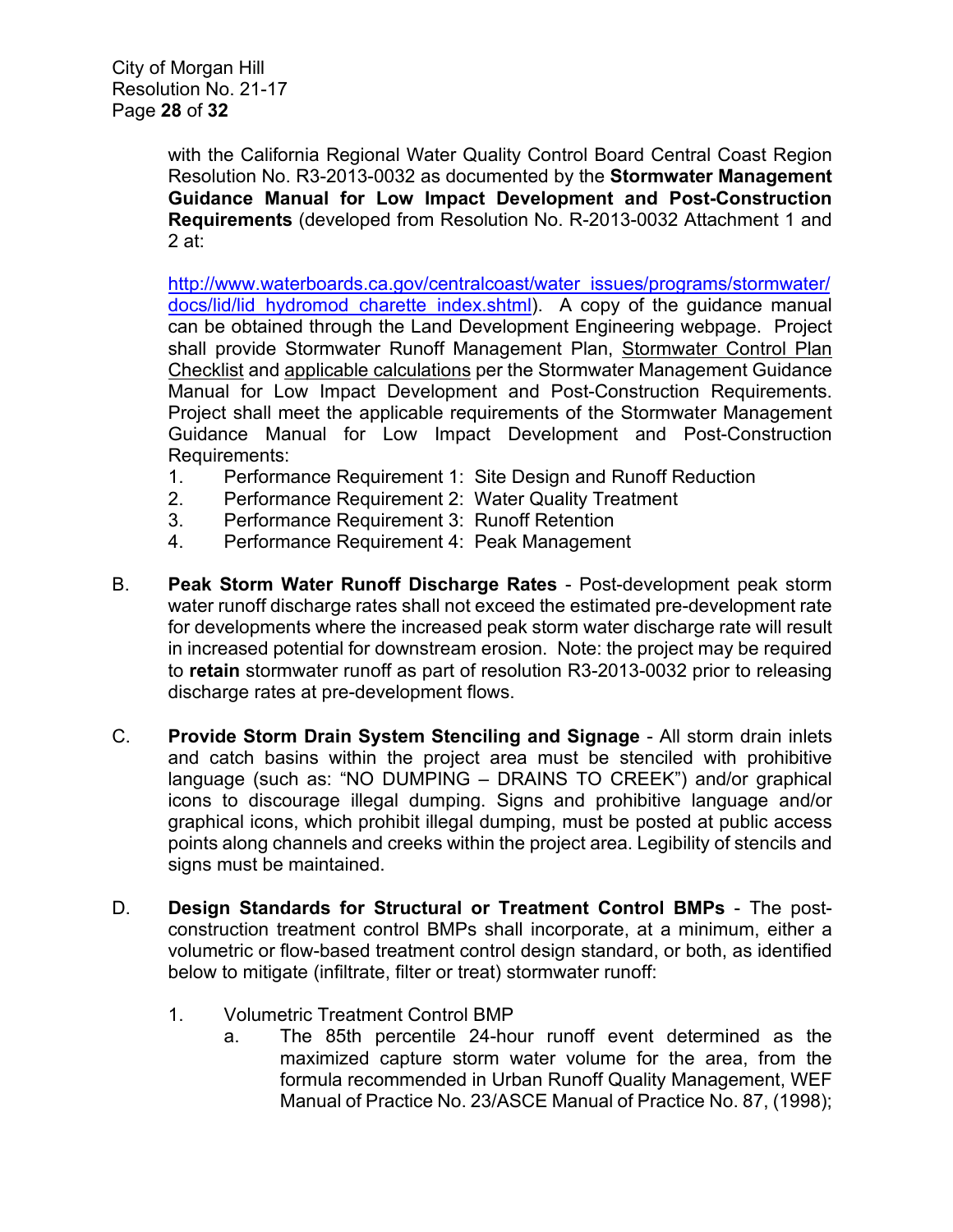or

- b. The volume of annual runoff based on unit basin storage water quality volume, to achieve 80 percent or more volume treatment by the method recommended in California Stormwater Best Management Practices Handbook – Industrial/ Commercial, (2003); or
- c. The volume of runoff produced from a historical-record based reference 24-hour rainfall criterion for "treatment" that achieves approximately the same reduction in pollutant loads achieved by the 85th percentile 24-hour runoff event.
- 2. Flow Based Treatment Control BMP
	- a. The flow of runoff produced from a rain event equal to at least two times the 85th percentile hourly rainfall intensity for the area; or
	- b. The flow of runoff produced from a rain event that will result in treatment of the same portion of runoff as treated using volumetric standards above.
- E. **Stormwater Runoff Management Plan (SWRMP)** The stormwater runoff management plan shall include sufficient information to evaluate the environmental characteristics of affected areas, the potential impacts of the proposed development on water resources, and the effectiveness and acceptability of measures (post construction BMPs) proposed for managing stormwater runoff.
	- 1. The stormwater runoff management plan shall be prepared under the direction of a professional civil engineer registered in the State of California. The responsible professional civil engineer shall stamp and sign the approved Stormwater Runoff Management Plan.
	- 2. The developer shall provide a signed certification from the civil engineer responsible for preparing the Stormwater Runoff Management Plan that all stormwater best management practices have been designed to meet the requirements of this chapter.

#### F. **Stormwater BMP operation, maintenance, and replacement responsibility**

- 1. Prior to building final, the property owner(s) shall submit a signed certification (with signature, date & license number/seal) certifying that all post-construction stormwater management/BMP facilities shown on the as-built drawings were inspected by the civil engineer (or by a qualified 3rd party stormwater inspector hired by the permittee/owner) and have been constructed in accordance with the approved plans and specifications.
- 2. All on-site stormwater management facilities shall be operated and maintained in good condition and promptly repaired/replaced by the property owner(s), an owners' or homeowners' association or other legal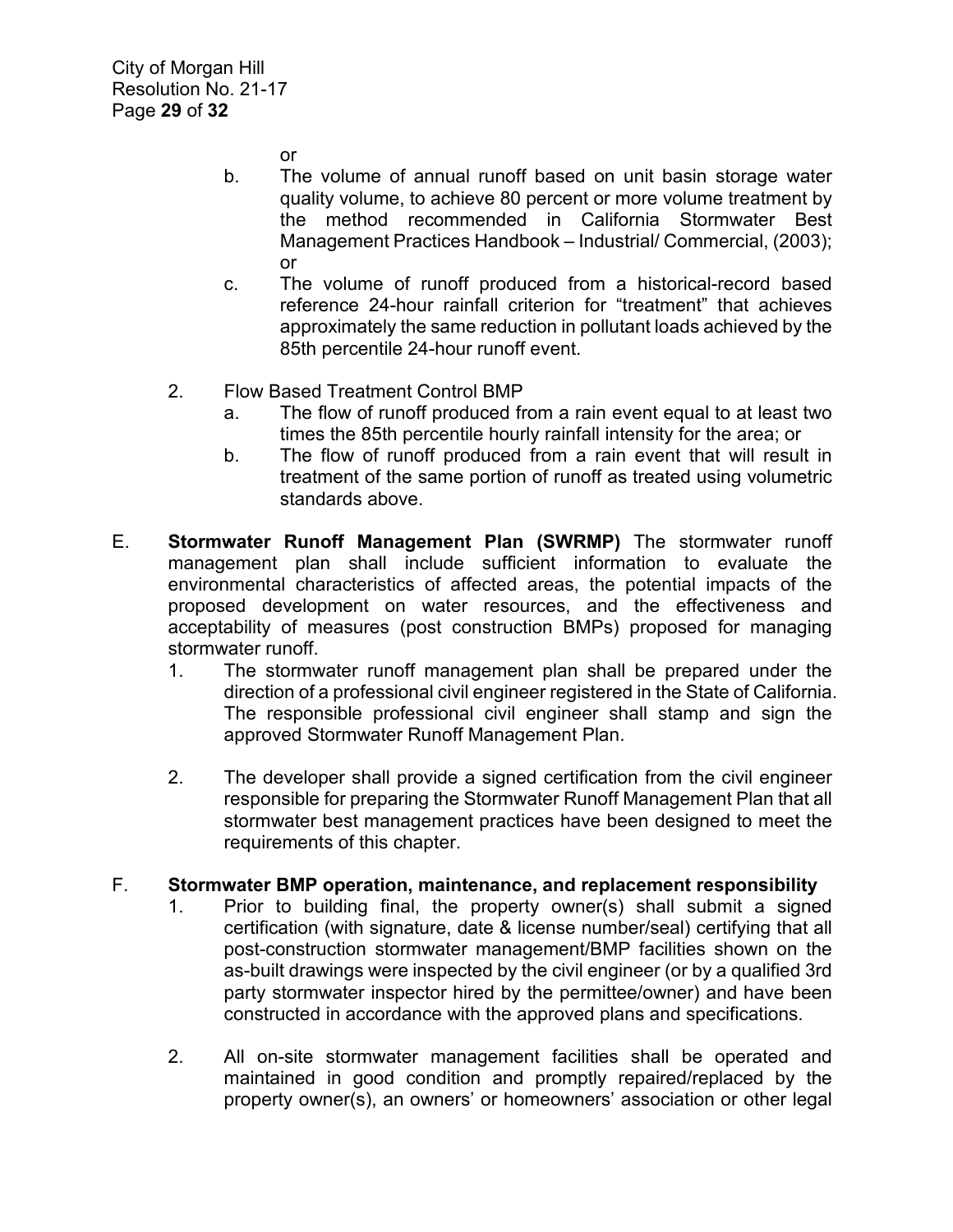entity approved by the City.

- 3. Any repairs or restoration/replacement and maintenance shall be in accordance with City-approved plans.
- 4. The property owner(s) shall develop a maintenance schedule for the life of any stormwater management facility and shall describe the maintenance to be completed, the time period for completion, and who shall perform the maintenance. This maintenance schedule shall be included with the approved Stormwater Runoff Management Plan.
- G. **Stormwater BMP operation and Maintenance Agreement (SWBOMA) required -** Prior to the issuance of any building permit requiring stormwater management BMPs, the owner(s) of the site shall enter into a formal written Stormwater BMP Operation and Maintenance Agreement with the City. The City shall record this agreement, against the property or properties involved, with the County of Santa Clara and it shall be binding on all subsequent owners of land served by the storm water management BMPs. The City standard Stormwater BMP Operation and Maintenance Agreement will be provided by Land Development Engineering at building permit/improvement plan stage.

# H. **Stormwater BMP inspection responsibility**

- 1. The property owner(s) shall be responsible for having all stormwater management facilities inspected for condition and function by a **certified Qualified Stormwater Practitioner (QSP)**.
- 2. Unless otherwise required by the chief engineer or designee, stormwater facility inspections shall be done at least twice per year (April  $15<sup>th</sup>$  and September  $15<sup>th</sup>$ ) by the QSP. Written records shall be kept of all inspections and shall include, at minimum, the following information:
	- a. Site address;
	- b. Date and time of inspection;
	- c. Name of the person conducting the inspection;
	- d. List of stormwater facilities inspected;
	- e. Condition of each stormwater facility inspected;
	- f. Description of any needed maintenance or repairs; and
	- g. As applicable, the need for site re-inspection.
- 3. Upon completion of each inspection, an inspection report shall be submitted to Environmental Services.
- I. **Records of maintenance and inspection activities -** On or before April 15th and September  $15<sup>th</sup>$  of each year, the party responsible for the operation and maintenance of on-site stormwater management facilities under the BMP operation and maintenance agreement shall provide the chief engineer or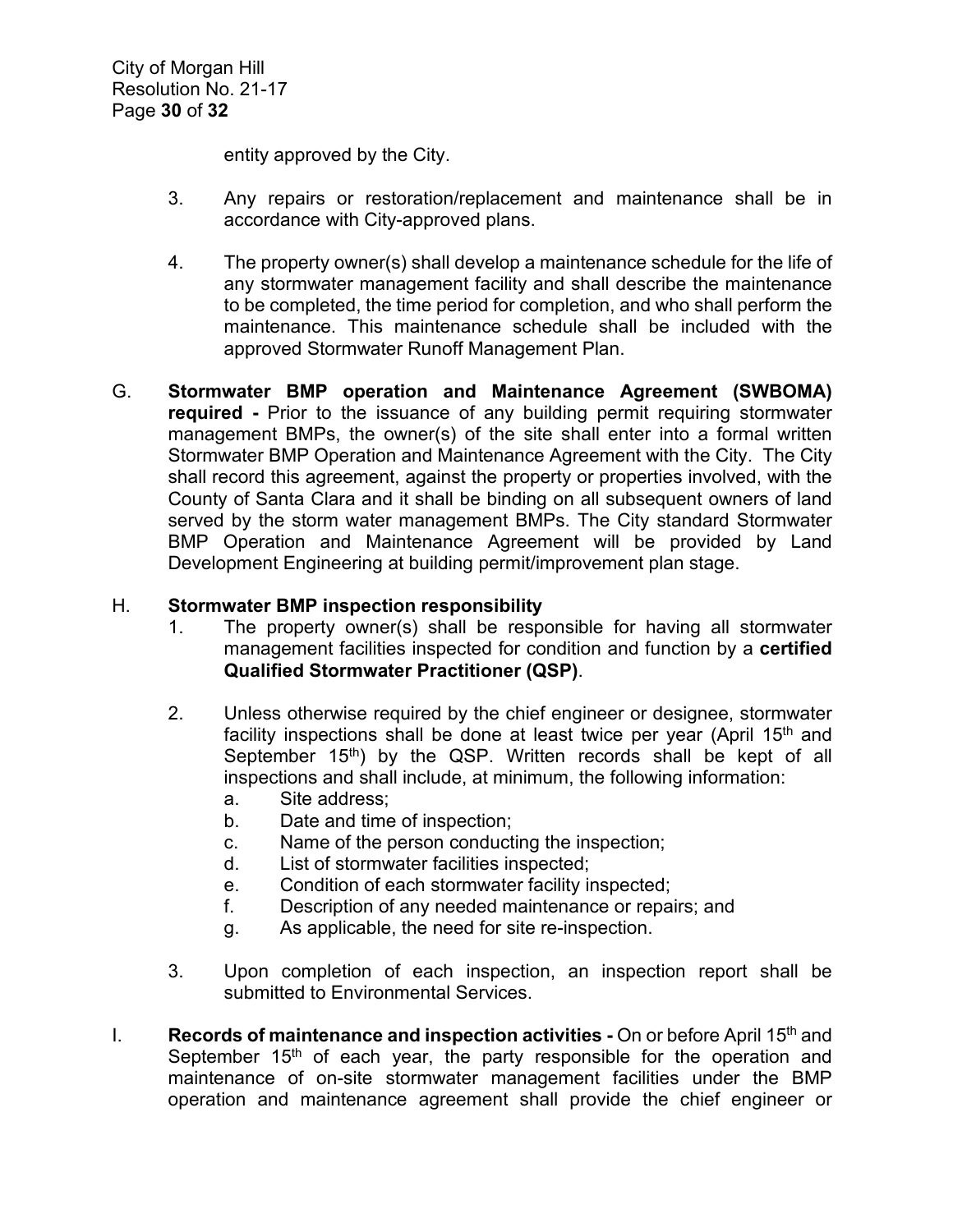City of Morgan Hill Resolution No. 21-17 Page **31** of **32**

designee with records of all inspections, maintenance and repairs.

J. **Annual Certification of SWRMP** – On or before September  $30<sup>th</sup>$  of each year a Registered Civil Engineer (RCE) shall provide written certification that the developments stormwater quality design standards are properly maintained and functioning as required by the SWRMP.

#### **BUILDING DIVISION**

- A. **California Code of Regulations:** Project shall be designed to comply with the 2019 California Codes of Regulations as amended by the Morgan Hill Municipal Code Title 15.
- B. **Compliance with Morgan Hill Municipal Code:** Project shall comply with the Morgan Hill Municipal Code (MHMC) including but not limited to:
	- 1. MHMC 15.65 Sustainable Building Regulations.
	- 2. MHMC 18.72.040 C. Electric Vehicle Charging.
	- 3. MHMC 15.40 Building Security
	- 4. MHMC 15.38 Wage Theft Preventions
	- 5. MHMC 18.148 Water Conservation
	- 6. MHMC 15.63 Prohibition of Natural Gas Infrastructure in New Buildings (Applies to all Building Permit Applications Received on or after March 1, 2020)
- C. **Acoustical Analysis:** An acoustical analysis report shall be submitted with the building permit documents showing interior and exterior noise mitigations for compliance to the MHMC and California Building Code.
- D. **Demolition Permit:** A separate building permit shall be required for the demolition of existing structures.

# **FIRE DIVISION**

- A. **Proposal limited to:** Review of this Development proposal is limited to acceptability of site access as they pertain to fire department operations and shall not be construed as a substitute for formal plan review to determine compliance with adopted model codes. Prior to performing any work, the applicant shall make application to, and receive from, the Building Department all applicable construction permits.
- B. **Timing of Required Water Supply Installations:** Prior to the commencement of combustible construction, the required Fire Hydrant and Water Supply installations shall be in place, inspected, tested, and accepted by the Fire Department and the City of Morgan Hill, unless otherwise approved in writing by the Fire Marshal. Bulk construction materials may not be delivered to the construction site until installations are completed as stated above. Clearance for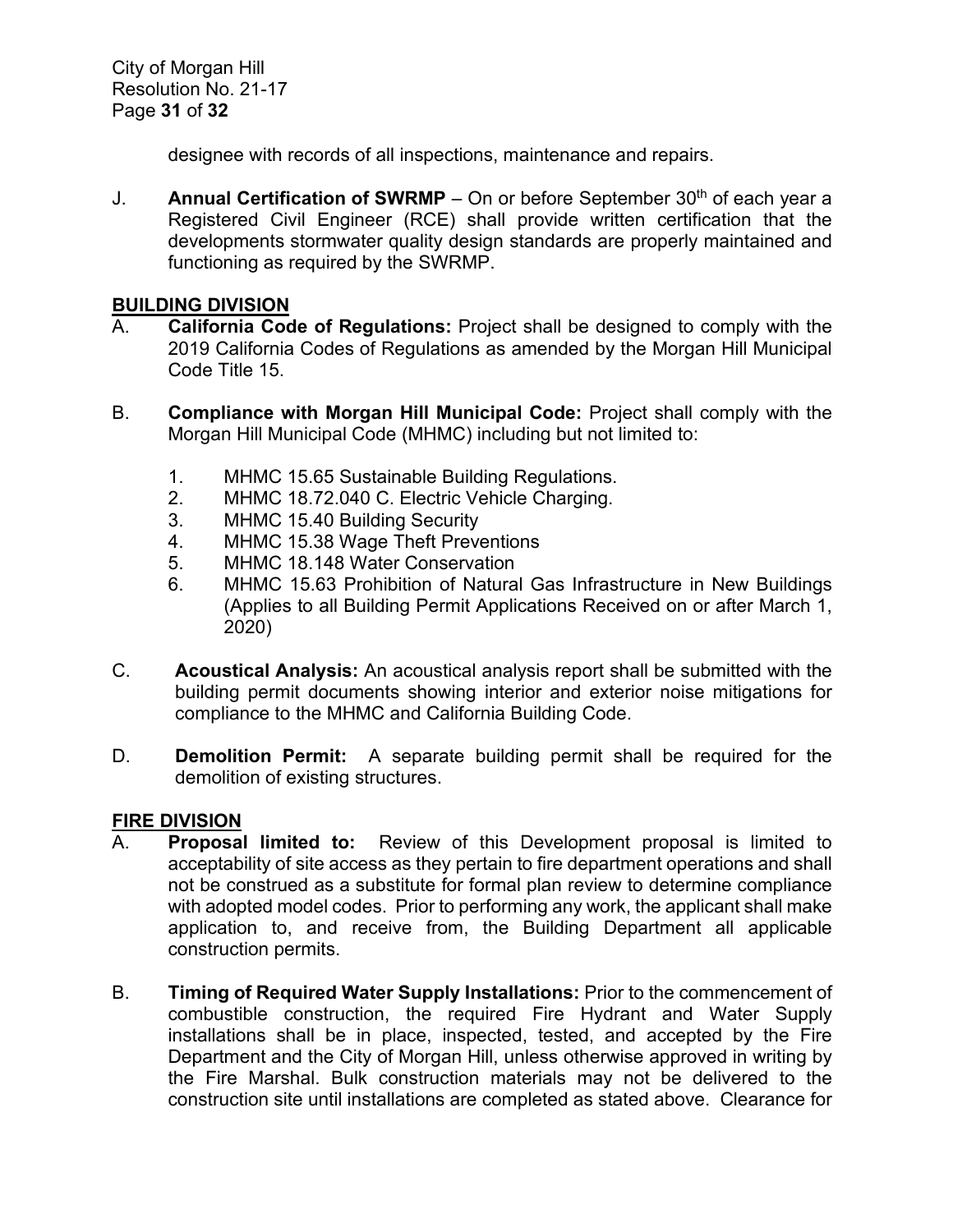building permits may be held until installations are completed. **(CFC Chapter 14 as amended by MHMC)**

- C. **Fire Lane Marking Required:** Provide marking for all roadways within the project. Markings shall be per fire department specifications. Installations shall also conform to Local Government Standards and the City of Morgan Hill Standard Details and Specifications 11-F. **(CFC Section 503)**
- D. **Automatic Fire Sprinkler System Required:** Buildings requiring automatic fire sprinkler system shall be equipped throughout with an approved automatic fire sprinkler system. The fire sprinkler system shall be hydraulically designed per National Fire Protection Association (NFPA) Standard #13. **(CFC Chapter 9 as amended by MHMC 15.44.140)**

# **POLICE DEPARTMENT**

A. Safety and Security: The Police Department shall review and approve a safety and security plan for the facility including a security camera plan prior to the issuance of a building permit or site development permit, whichever one is issued first.

# **ENVIRONMENTAL SERVICES**

A. A Soils Management Report shall be prepared prior to submitting a building permit application and the results of the report are to be used to finalize the irrigation design and soil amendment plan.

#### **HOUSING DIVISION**

A. The project applicant shall sign and record a City of Morgan Hill Density Bonus Affordable Housing Agreement prior to Building Permit issuance.